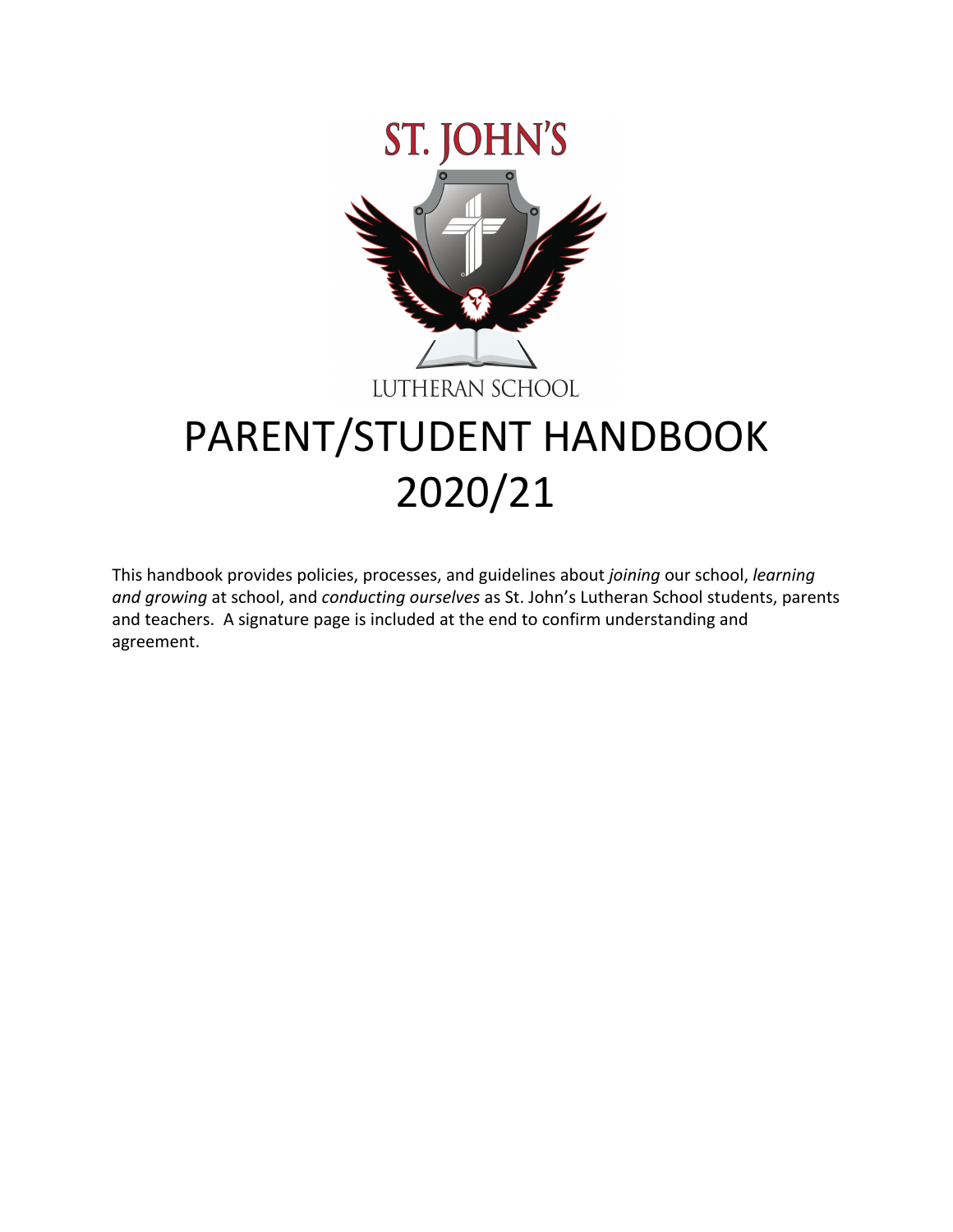# **TABLE OF CONTENTS**

| <b>I. OVERVIEW</b>                 | 3              |
|------------------------------------|----------------|
| Philosophy                         | 3              |
| Mission                            | 4              |
| Vision                             | 4              |
| Values                             | 4              |
| Parent/Teacher/Student Partnership | 5              |
| Accreditation                      | 6              |
| <b>II. ENROLLMENT</b>              | 6              |
| Enrollment                         | 6              |
| Re-Enrollment                      | $\overline{7}$ |
| Withdrawal                         | 7              |
| <b>III. FINANCES</b>               | 7              |
| <b>Registration Fee</b>            | 8              |
| Tuition                            | 8              |
| <b>Tuition Assistance</b>          | 9              |
| <b>School Supplies</b>             | 9              |
| <b>Class Collections</b>           | 9              |
| Fines                              | 9              |
| <b>IV. ACADEMICS</b>               | 10             |
| Curriculum                         | 10             |
| <b>Grading Scale</b>               | 11             |
|                                    |                |
| Promotion & Retention              | 11             |
| Homework, Late Work & Make-Up Work | 12             |
| <b>Standardized Testing</b>        | 12             |
| Honor Roll                         | 12             |
| <b>Field Trips</b>                 | 13             |
| <b>V. EXTRACURRICULARS</b>         | 13             |
| Athletics                          | 13             |
| Eagle Tech Team                    | 13             |
| Ski Club                           | 13             |
| Ineligibility                      | 13             |
| Parent Teacher League              | 14             |
| <b>Board of Education</b>          | 14             |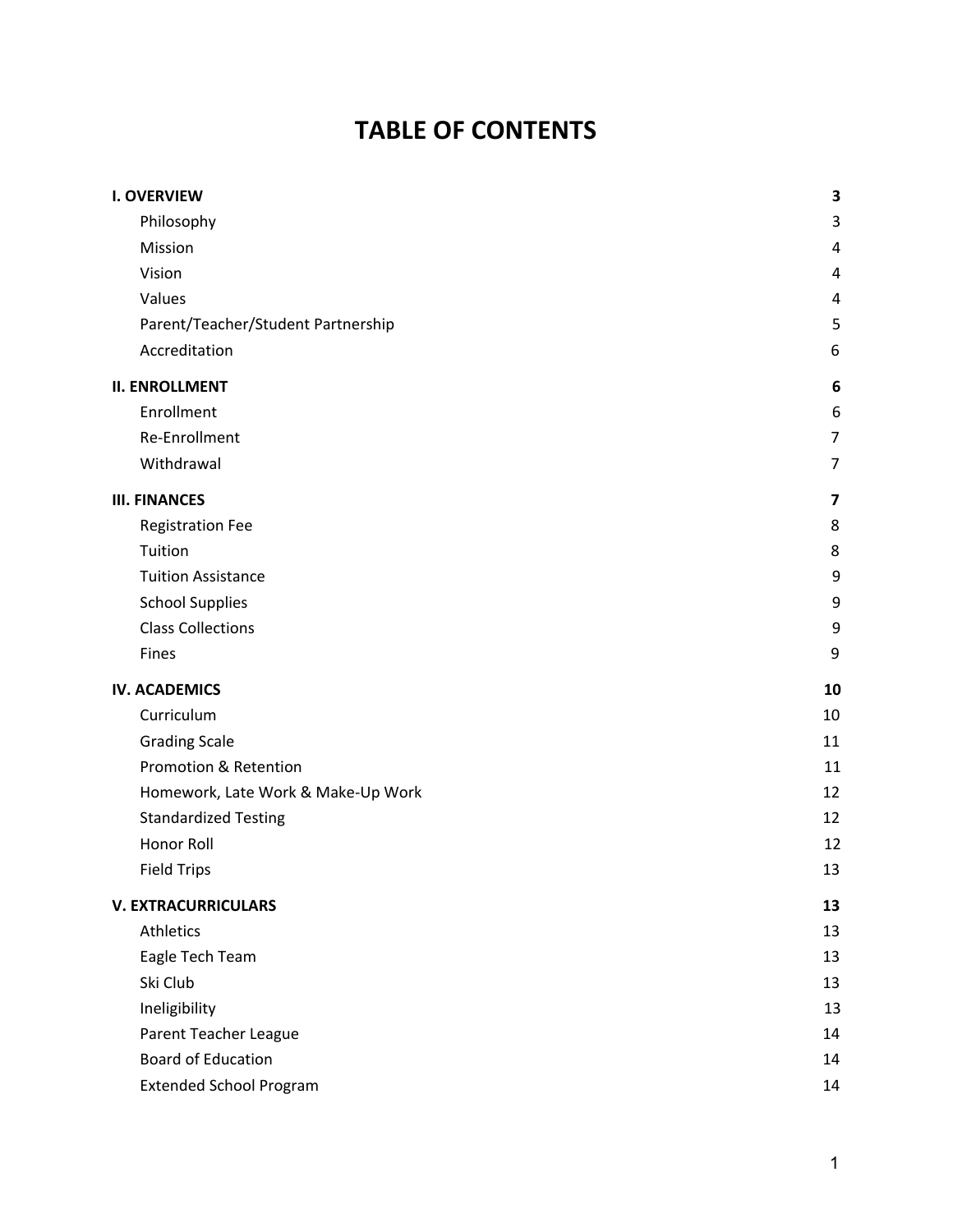| <b>VI. DISCIPLINE &amp; CONDUCT</b>      | 15 |
|------------------------------------------|----|
| Love and Logic                           | 15 |
| <b>Consequences for Serious Offenses</b> | 16 |
| <b>Bullying - A Serious Offense</b>      | 17 |
| Weapons - A Serious Offense              | 17 |
| Illegal Drugs - A Serious Offense        | 18 |
| Sexual Harassment - A Serious Offense    | 18 |
| <b>Conflict Resolution</b>               | 18 |
| <b>Technology Use</b>                    | 18 |
| Dress Code                               | 20 |
| Lunch                                    | 21 |
| Transportation                           | 21 |
| Health                                   | 22 |
| Recess                                   | 22 |
| Safety                                   | 23 |
| Housekeeping                             | 23 |
| Lockers                                  | 24 |
| <b>VII. PRESENCE</b>                     | 25 |
| School Hours, Arrival & Dismissal        | 25 |
| Attendance                               | 26 |
| Tardies & Leaving Early                  | 27 |
| Truancy                                  | 27 |
| Communication                            | 27 |
| <b>Student Images &amp; Names</b>        | 29 |
| Visitors                                 | 29 |
| <b>SIGNATURE PAGE</b>                    | 30 |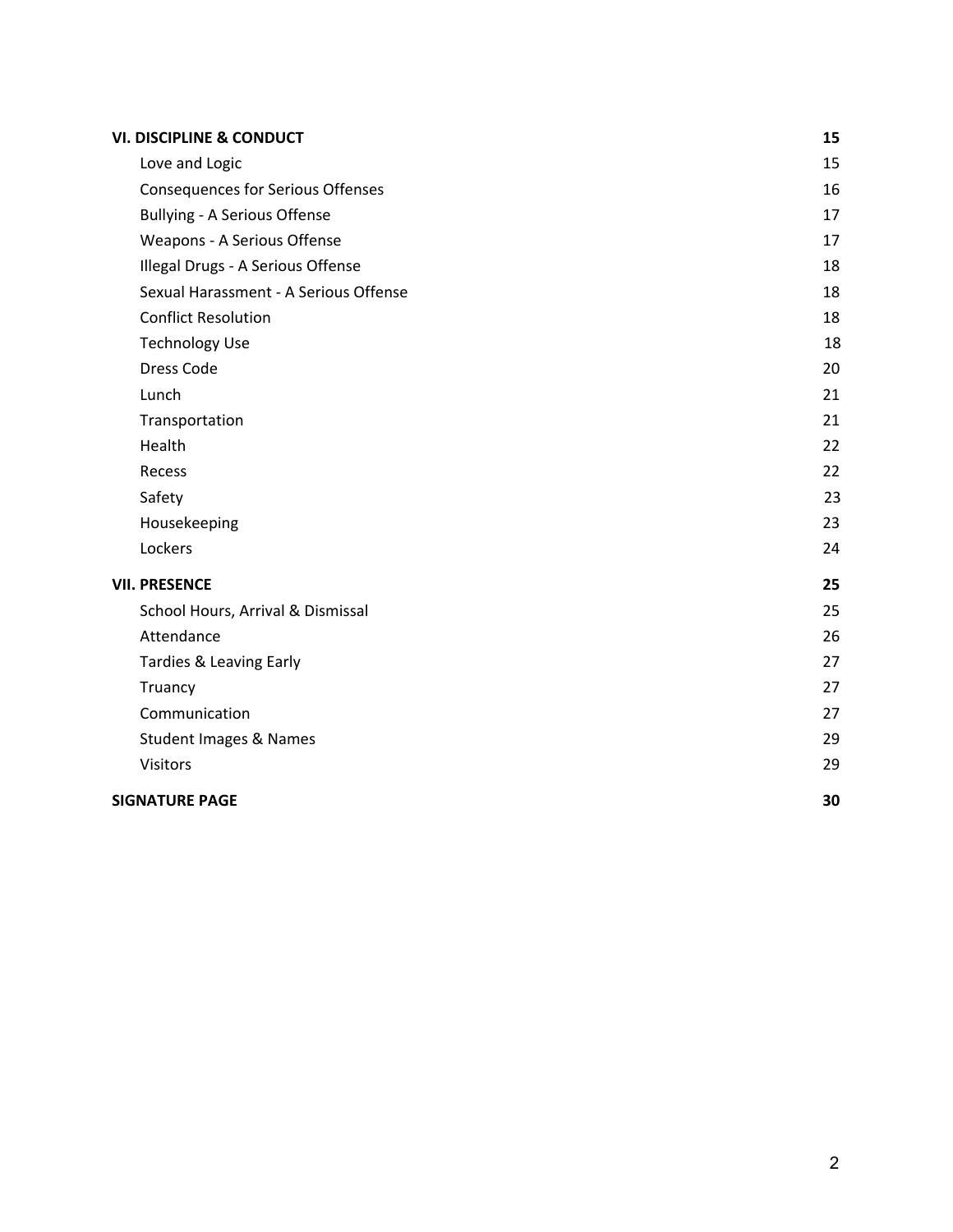### **I. OVERVIEW**

#### <span id="page-3-1"></span><span id="page-3-0"></span>**Philosophy**

All who have been brought to faith in Jesus Christ are commissioned by Him to preserve and extend the Kingdom of God. This is done by proclaiming to all the life, death, and resurrection of Jesus Christ.

Christian education is a vital component of every Lutheran congregation's ministry, applying Law and Gospel to all aspects of life and learning. We believe that the church can equip children and youth for ministry through full-time Lutheran schools. We purely teach God's Word, properly administer the sacraments, and carefully instruct our members according to the Confessional Standard of the Evangelical Lutheran Church (Article III).

As an important ministry of this congregation, our Lutheran school helps fulfill each of our congregation's five functions as follows:

EDUCATION in Lutheran Christian doctrine is carefully taught to all students so those who come to faith may choose to become members of a congregation of the Lutheran Church - Missouri Synod at an appropriate time. Children are taught the demands of God's Law and are comforted by the saving Gospel of Jesus Christ. They receive encouragement and instruction to live in service to Christ and others. To prepare for this service, they are taught how to develop and use their abilities in life. Subjects are taught by Lutheran Christians who are academically prepared to teach from the Christian viewpoint.

Using their God-given abilities, students and teachers strive for excellence in their use of current materials and methodology. Students are encouraged to become responsible stewards of their talents in a joy-filled Christian life.

*These commandments that I give you today are to be upon your hearts. Impress them on your children. Talk about them when you sit at home and when you walk along the road, when you lie down and when you get up. Deuteronomy 6:6-7*

WORSHIP in a Lutheran school is not confined to the daily classroom devotion or to whole-school worship experiences but also occurs throughout the day. Children are helped to grow in their prayer lives, learning to pray privately and corporately whenever needs or opportunities arise. Students and families are encouraged to regularly attend worship services at their home congregations.

Teachers provide a Christian model by faithfully attending congregational worship and by participating in other aspects of the church. Students lead and participate in worship in their classrooms and participate in weekly chapel services. They praise God through hymns and liturgy common to us as Lutheran Christians.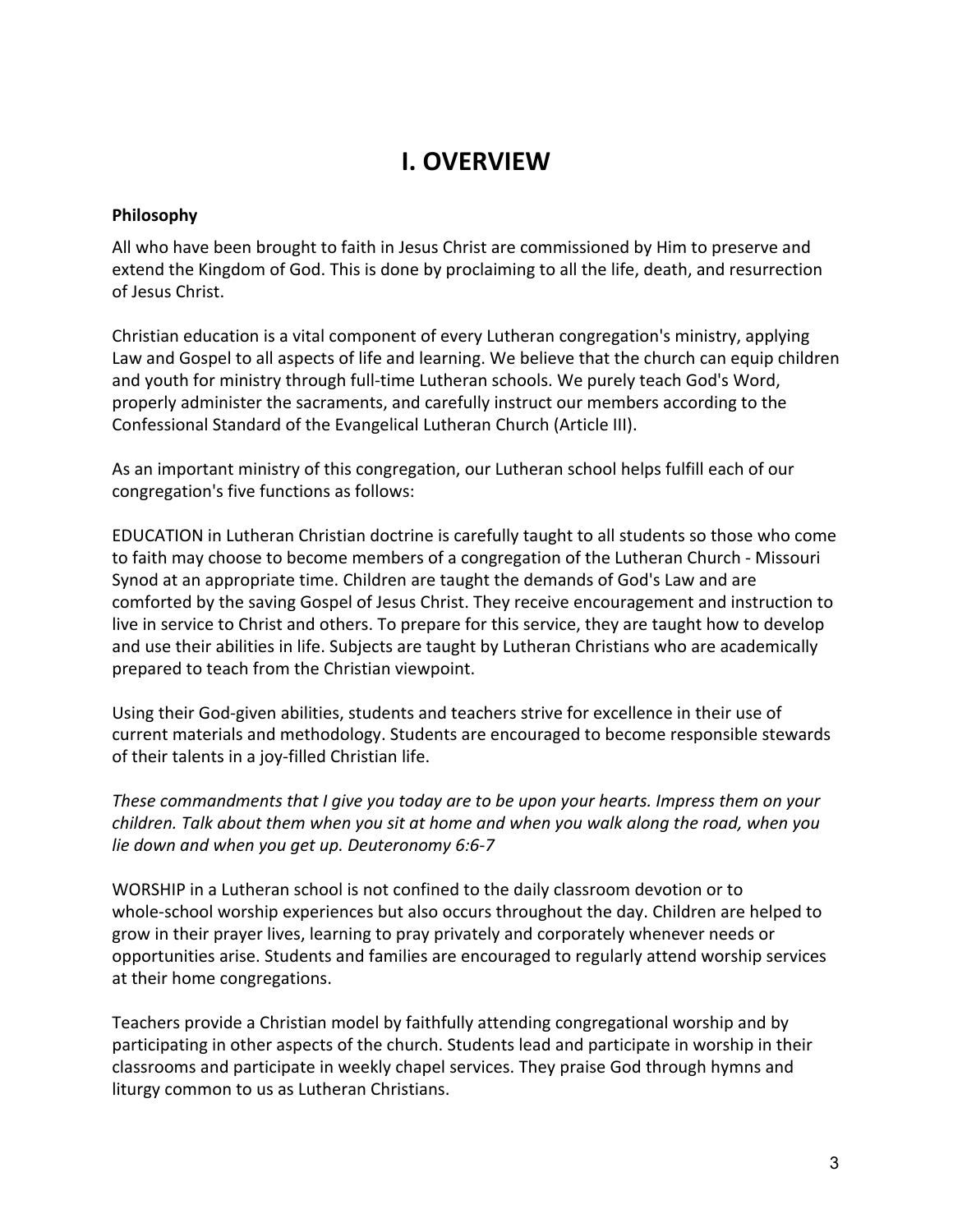*Ascribe to the Lord the glory due His name; worship the Lord in the splendor of His holiness. Psalms 29:2*

EVANGELISM is a mission of the church through its school. As students observe their teachers' confession, they learn to confess their faith. By leading a godly life, students bear testimony to each other and to their community.

#### *Whoever acknowledges me before men, I will also acknowledge him before my Father in heaven. Matthew 10:32*

FELLOWSHIP is enjoyed by all members of St. John's Lutheran Church and School. The congregation, teachers, staff, and students accept one another as fellow members of the body of Christ. They support, encourage, and witness to one another. The school is valued as an important part of the congregation.

#### *They devoted themselves to the apostles' teaching and to fellowship, to the breaking of bread and to prayer. Acts 2:42*

SERVICE is part of Lutheran school life. Teachers, staff members, and parents serve the students and others by encouraging Christ-like compassion and love, and by volunteering in the community. In turn, students are led to serve others in these ways as well.

*Whatever you do, work at it with all your heart, as working for the Lord, not for men. Colossians 3:23*

#### <span id="page-4-0"></span>**Mission**

"Learning and Living as God's Baptized Children" The mission of St. John's Lutheran School is to nurture young people through God's word, sound Lutheran doctrine and worship, and a strong academic foundation. Our goal is to equip students to lead their lives as God's baptized children in this world wherever He puts them and also be equipped to carry out Christ's command to "make disciples of all nations." *Matthew 28:19*

#### <span id="page-4-1"></span>**Vision**

The purpose of St. John's Lutheran School is to nurture young people's faith in Jesus Christ as their Savior using God's Word and Luther's Small Catechism. At the same time, students are given a strong academic foundation that prepares them for life.

#### <span id="page-4-2"></span>**Values**

Sound Lutheran Doctrine – As a Lutheran School our primary job is to teach our students God's truth. We base our teachings on the LCMS doctrine, and it is carefully taught to all students so they are sure of what they believe and can defend their faith. Children are taught the demands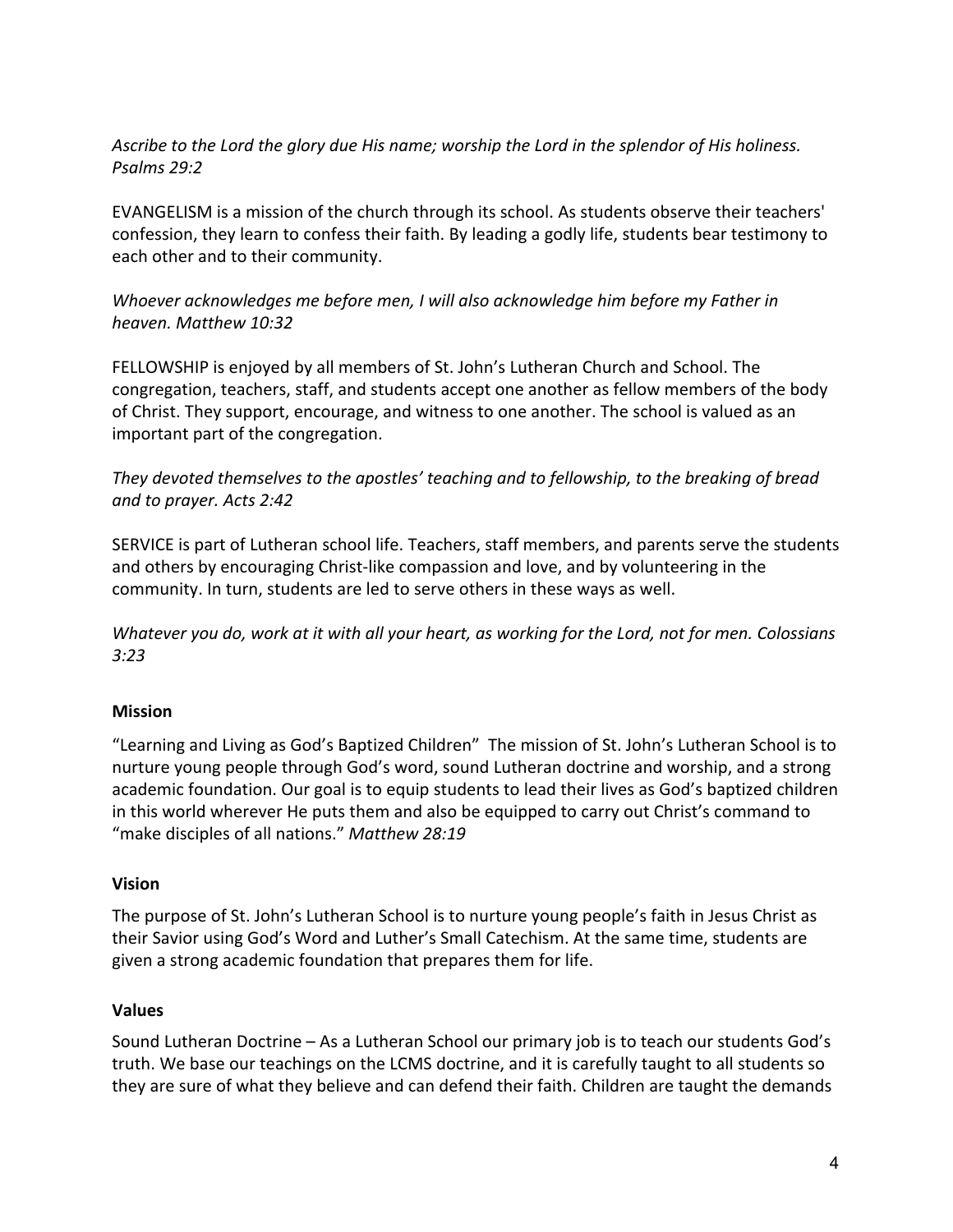of God's law and are comforted by the saving Gospel of Jesus. We teach our students that: "We don't change the message, the message changes us."

Individual Attention – Our small class sizes encourage students to be participants rather than spectators. Our teachers strive to show Christ's love and forgiveness to each child. In August of every year, teachers visit with each student's family (and share information about the upcoming school year.

Loving Classroom Environment – Love & Logic<sup>®</sup> principles: (1) With Christ as our leader, we will learn and live as Christ's baptized children with the Law and Gospel as our guide. (2) Every attempt will be made to maintain the dignity and self-respect of both the student and the teacher. (3) Students will be guided and expected to solve problems without creating additional issues. They will be given opportunities to make decisions and expected to live with the consequences.

High Level of Instruction – Using their God-given abilities, students and teachers strive for excellence as they use effective, up-to-date learning and teaching materials. Students are prepared to become responsible stewards of their talents in a joy-filled Christian life.

Friendship and Acceptance – Students and staff accept one another as fellow members of the body of Christ. They play together, support each other, encourage each other and witness to one another. Each person's uniqueness is recognized and individuals are helped to achieve their full potential. Each child knows that he or she is valued, accepted, and a respected part of the school community.

#### <span id="page-5-0"></span>**Parent/Teacher/Student Partnership**



Success at St. John's Lutheran School requires a partnership between parents, teachers, and students. With God central to this relationship, we have before us a master example of love and grace.

Parents, the success of our ministry ultimately rests with you. Your active participation in the academic, social, and spiritual education of your child, and the examples and expectations you provide, impact your child's life more than anyone or anything else. Your children are God's gift to you, and you choose to share them with us each day.

Teachers are blessed by this gift of your children. Their duty is to model Christ by loving and respecting students, keeping them safe, teaching them His word, maintaining high standards for academic study and student character, and instilling a passion for learning.

Students, you are in this school to grow in God's word, develop your minds, exhibit strong character, and pursue the things in learning that excite you. Don't shy away from a challenge or experience. Make memories and friends, too! With the help of your parents and teachers, you are preparing for life beyond our building. Both your parents and teachers expect you to work to your fullest potential and treat others with respect and kindness.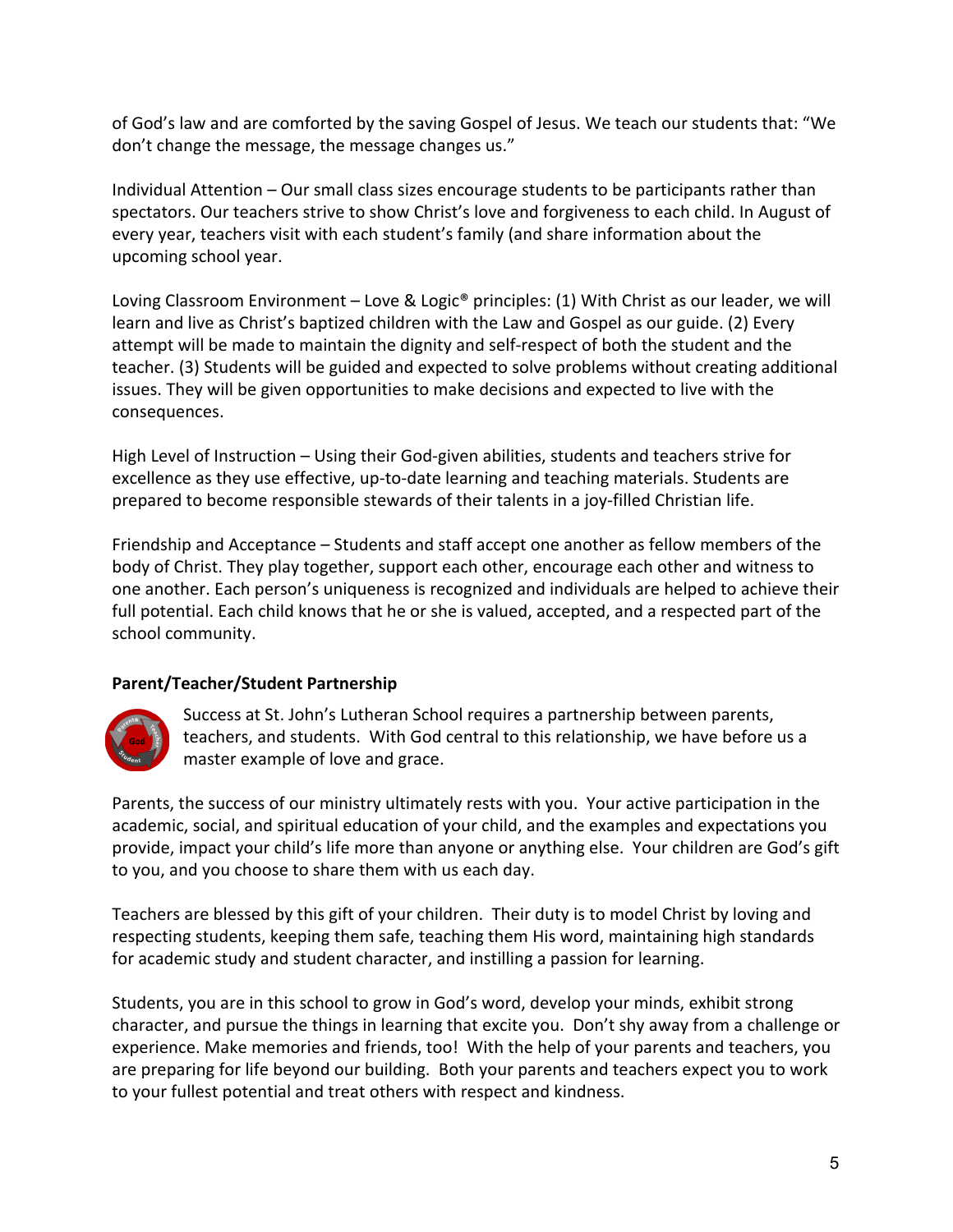#### <span id="page-6-0"></span>**Accreditation**

St. John's Lutheran School is accredited by the National Lutheran School Accreditation (NLSA) organization. The accreditation process involves an in-depth self-study and yields a scheduled improvement plan. To be accredited, a school must meet high standards of excellence and maintain accredited status by working on the identified areas for improvement. Our school is committed to this ongoing improvement process.

### **II. ENROLLMENT**

#### <span id="page-6-2"></span><span id="page-6-1"></span>**Enrollment**

*New* families will work with the Admissions Director to enroll their child in our school by following the enrollment process. Enrollment is official and students may attend when all steps are complete.

- 1. Learn about St. John's Lutheran School with information in this handbook and on the school website
- 2. Visit
- 3. Apply:
	- a. Provide school records (if entering 1st-8th grade)
	- b. Meet with the administrator (if entering 5th-8th grade and as requested for PreK-4th grade).
- 4. Acceptance and grade placement
- 5. Enroll:
	- a. Complete an enrollment form
	- b. Pay the registration fee, which also includes the first month's tuition for PreK
	- c. Sign up for a tuition payment plan in TADS
	- d. Sign the Parent/Student Handbook
	- e. Provide birth certificate, immunization records, and emergency contact information

There are age requirements for the following grades:

- PreK students must be at least 3 years old before Sept. 1 and potty trained, meaning fully independent in the bathroom
- Kindergarten students must be at least 5 years old before Sept. 1
- 1st grade students must be at least 6 years old before Sept. 1

New students will be accepted only at the beginning of a school year, at the start of a new term, or when a family moves into the area. Parents who are members of St. John's Lutheran Church have the right to enroll their child at any time of the school year and do not require Board of Education approval.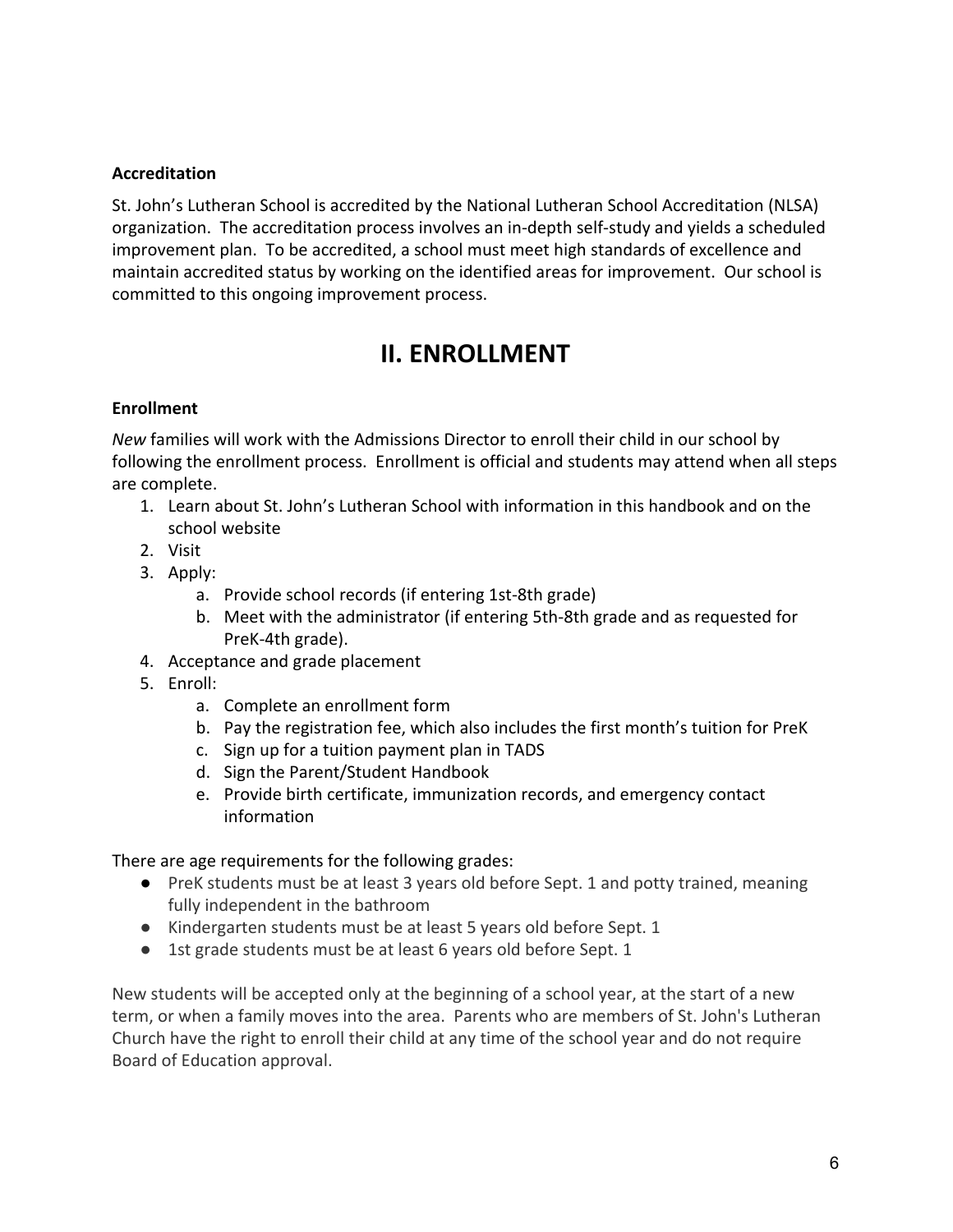The school reserves the right to place a child in an appropriate grade based on records, school documentation, and parent interviews.

The school is not fully equipped to handle students with moderate to severe special needs. Enrollment of students with special needs is dependent upon the student needs and resource teacher support available. Special needs testing is done through School District #279. If a student qualifies for an Individual Education Plan (IEP), District #279 and St. John's Lutheran School will implement the service required under this legal document. Students who qualify for special services may spend part of the school day at St. John's and be transferred to/from a District #279 school for part of the day. Students who do not qualify for special services through District #279 may still receive resource teacher support through an Individual Growth Plan (IGP) at St. John's Lutheran School.

The school admits students of any race, color, national and ethnic origin to all the rights, privileges, programs, and activities generally accorded or made available to students at the school. It does not discriminate on the basis of race, color, national and ethnic origin in administration of its educational policies, admissions policies, scholarship and loan programs, athletic and other school administered programs.

#### <span id="page-7-0"></span>**Re-Enrollment**

*Existing* families will work with the Admissions Director to re-enroll their child in our school every year by following the re-enrollment process. Re-enrollment is official and students may attend when all steps are complete.

- 1. Complete a re-enrollment form
- 2. Pay the registration fee
- 3. Pay the first month's tuition (PreK only)
- 4. Sign up for a tuition payment plan in TADS
- 5. Sign the Parent/Student Handbook
- 6. Provide immunization records and emergency contact information (only if changes have been made)
- 7. Ensure no outstanding financial balances from previous school year

#### <span id="page-7-1"></span>**Withdrawal**

<span id="page-7-2"></span>Parents have the right to withdraw their child from school at any time. A student may be withdrawn at any time at the discretion of the administrator or Board of Education if it is determined that it is in the best interest of the child.

### **III. FINANCES**

St. John's Lutheran School is owned, operated, and maintained by St. John's Lutheran Church.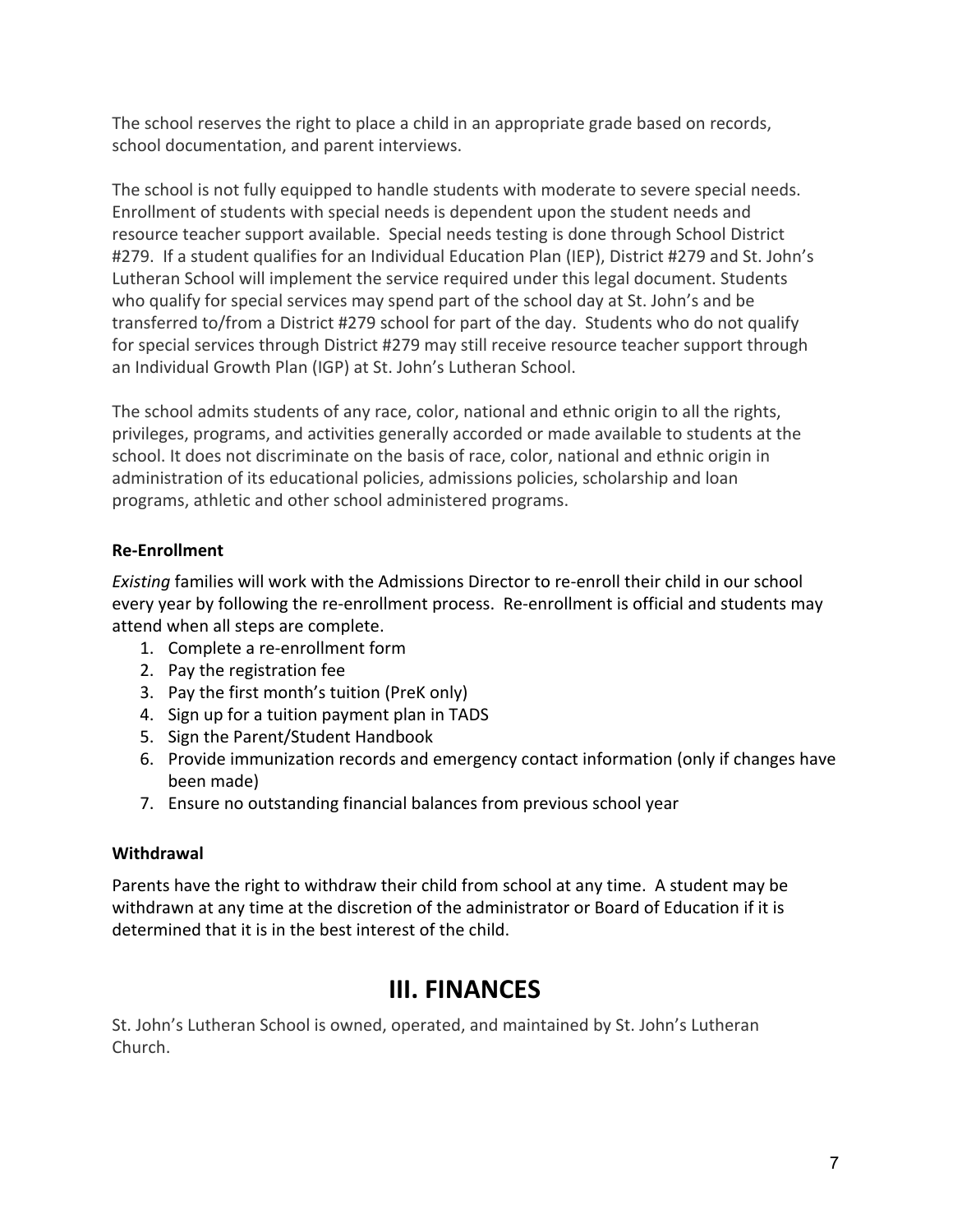The cost of education per student is in excess of \$6000 per year. To cover that cost of education, parents pay tuition and a registration fee, and St. John's Lutheran Church members make generous financial contributions. Tuition and church contributions are recommended by the Board of Education and voted on at the St. John's Lutheran Church congregational assembly each year.

#### <span id="page-8-0"></span>**Registration Fee**

A registration fee is set by the Board of Education and charged every year for every student. It is due at the time of enrollment or re-enrollment and is non-refundable. This fee is used to fund technology, curriculum supplements, field trips, and more.

#### <span id="page-8-1"></span>**Tuition**

Tuition is required to be paid on a timely basis. The Board of Education has contracted with TADS Tuition Management Services to handle and administer tuition collections. All families must register with TADS, set up payment via credit card or automatic withdrawal from a checking account, and select one of the following payment plans:

- 1 payment to be made on or before Back-to-School Night mid-Aug
- 2 semi-annual payments with the first to be made on or before Back-to-School Night and the second in February
- 4 quarterly payments with the first to be made on or before Back-to-School Night, and then in November, February, and April
- 10 monthly payments with the first to be made on or before Back-to-School Night and then in September-May
- 12 monthly payments with the first to be made on or before Back-to-School Night and then in September-July (this 12 month option is not available for PreK)
- Families have the option to pay on the 5th, 10th, 15th, 20th, or 25th of the month when payments are due.

If a family falls behind in their tuition payments, the following steps will be taken:

- 1. 1 business day after a missed invoice, TADS sends an email to the family indicating the delinquency and urging payment. After a 5-day grace period, a \$35 late fee is added to the invoice and TADS calls the family.
- 2. Step 1 continues each month an invoice is missed, including the addition of the \$35 late fee. At this point, the family should communicate with the school's tuition coordinator if payment cannot be made current.
- 3. 90 days past due, the family will be considered to have a delinquent payment history. The account will be individually reviewed by the Board of Education to determine appropriate actions necessary to resolve the delinquency. Families with a delinquent payment history may not re-enroll at school unless the following payments are paid in full by Back-to-School Night:
	- a. Previous year's tuition
	- b. Current year's registration fee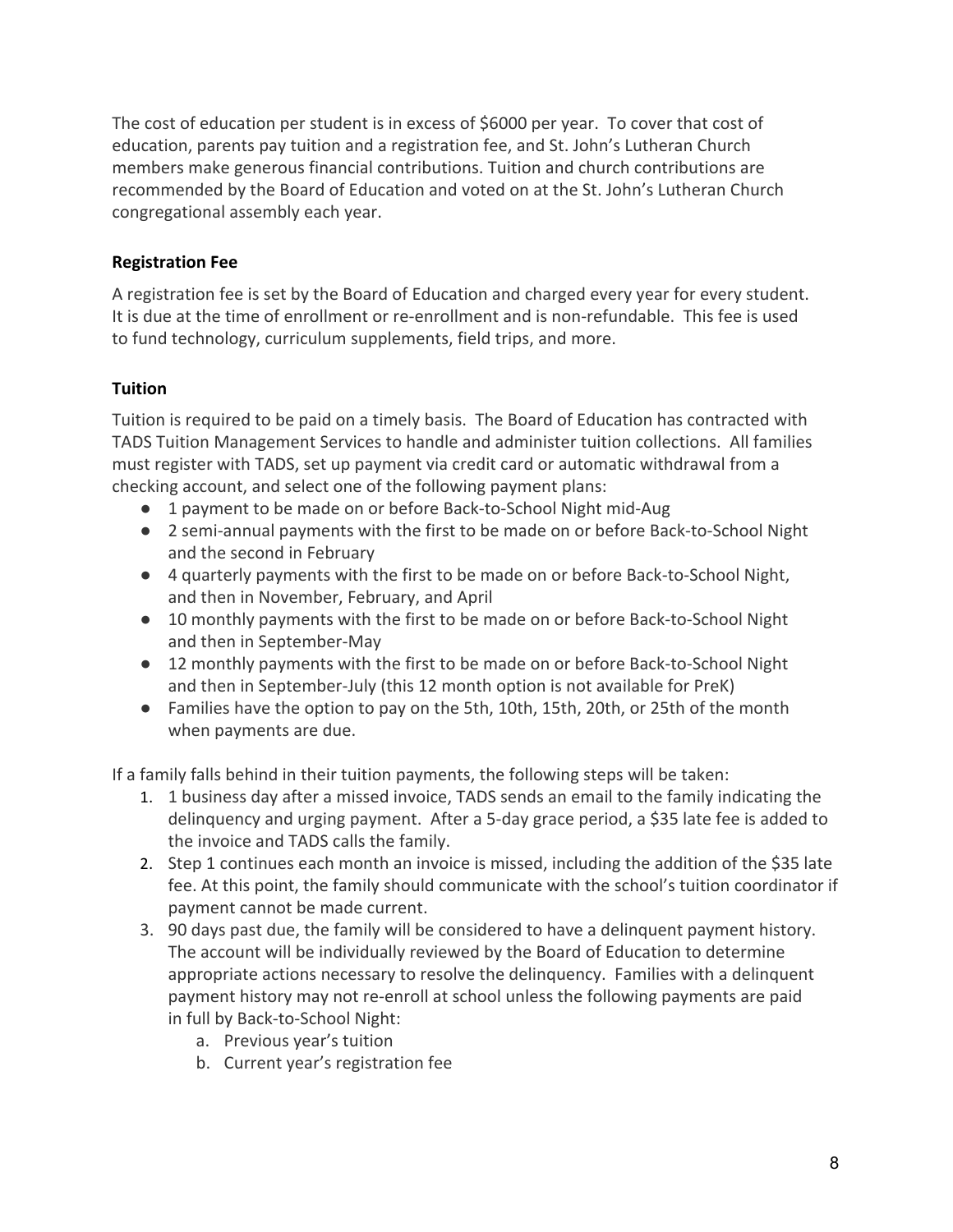St. John's Lutheran Church member children will not be denied enrollment at our school for the inability to pay tuition. However, the Board of Education expects everyone to meet their tuition obligation. If one's financial situation is such that these guidelines cannot be met on a timely basis, church members should contact a Board of Education member for a financial arrangement that will be agreeable.

Due to limits placed on class sizes and school fixed costs, voluntary or non-hardship withdrawals of students from St. John's Lutheran School are not eligible for tuition refunds or credits. Any and all tuition paid prior to a student's withdrawal is non-refundable. However, tuition refunds or credits may be granted in special or extenuating circumstances through a formal request to the Admissions & Communication Director. The Board of Education will, at its next regular scheduled board meeting, consider and act on a refund or credit request on a case-by-case basis.

#### <span id="page-9-0"></span>**Tuition Assistance**

Families may apply for tuition assistance through TADS and must reapply each year. The best time to apply is Jan. through May for the next school year, and amounts will be communicated by Back-to-School Night in mid-Aug. Tuition assistance applications and amounts are kept confidential.

#### <span id="page-9-1"></span>**School Supplies**

Students are responsible for his/her own materials. Each classroom list is found on the school website and contains the items needed prior to the start of school.

#### <span id="page-9-2"></span>**Class Collections**

Class collection of funds shall take place only under direct authorization of the administrator or the Board of Education.

#### <span id="page-9-3"></span>**Fines**

Fines will be assessed by the teachers and the administrator for damage and misuse of school property. Damage may include, but is not limited to:

- Property/Furniture
	- Damaged property such as desks, lockers, chairs, bathrooms, or other items that belong to the school will be evaluated for fee assessment.
- Textbooks
	- Students are responsible for good care of textbooks and will be charged for loss or damage in excess of usual wear. The cost of damages to textbooks or lost textbooks will be assessed based upon the value.
	- Books are to remain covered the entire year unless indicated by the teacher (consumable workbooks, etc.). Please do not use stretchable book covers as they can break book bindings.
- Library Books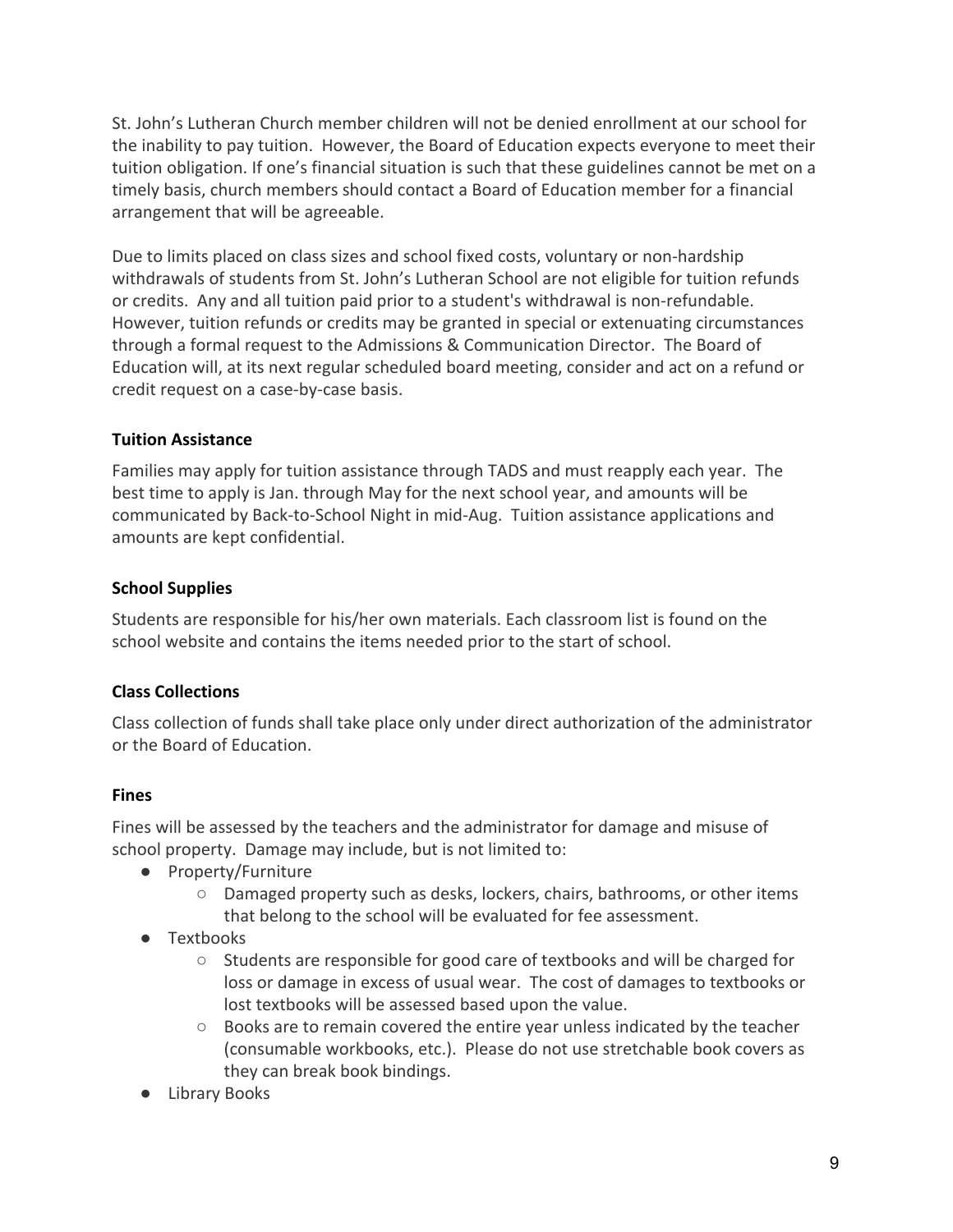- **○** The fine for an overdue library book is 25¢ per book, per week. After one month, a replacement value of the book is charged even if the book is found. Replacement value is \$7 for paperback books, \$15 for hardcover books, and \$10 for DVDs.
- <span id="page-10-0"></span>**○** Book damage will follow textbook damage guidelines.

### **IV. ACADEMICS**

#### <span id="page-10-1"></span>**Curriculum**

Curriculum is comprised of all of the content for teaching various subjects to students. The core curriculum at St. John's Lutheran School for PreK-8th grade includes religion and memorization, math, language arts (reading, writing, grammar, spelling, speaking), science, social studies or history, current events, physical education, art, and music.

- Handwriting is taught in K-4th grade.
- Technology is integrated into the classroom at all grade levels.
- Religion is central to bringing children closer to God in their daily living and, therefore, is integral to all subjects taught throughout the day.
- Music Opportunities
	- Choir is directed at all grade levels.
	- Recorder is taught at the 4th grade level.
	- Encore Ensembles offers weekly band and orchestra lessons to the students in 4th-8th grades. Sign-up and monthly participation fees are to be made by the parents with Encore Ensembles.
	- K-8th graders are expected to sing during church services at St. John's Lutheran Church on three designated Sundays per school year. These dates are indicated on the school calendar.
	- Musical participation includes all students.

Curricula is reviewed by the teachers the subject so that it can be aligned vertically from grade level to grade level. Curricula is assessed in the classroom by examination of national standardized testing results and student work outcomes. Curricula can be adjusted as often as necessary within the cycle to meet current student needs.

Listed below are the current textbook publishers and sources used in our school: Religion: *Concordia Publishing House;* Bible (ESV version); Luther's Small Catechism Reading: *Houghton Mifflin Harcourt* (K-3rd grade); *Pearson* (4th-8th grade); Various novels are also used (3rd-8th grade). See teachers for complete lists.

Math: *Houghton Mifflin Harcourt*

Social Studies: *Houghton Mifflin Harcourt* (K-5th and 8th grade); *Prentice Hall* (6th-7th grade) Science: *Houghton Mifflin Harcourt*

English/Grammar: *Houghton Mifflin Harcourt* (K-3rd grade); *McGraw-Hill* (4th-5th grade); *Pearson* and *Prentice Hall* (6th-8th grade)

Spelling: *Houghton Mifflin Harcourt* (1st-2nd grade); *Zaner-Bloser* (3rd-8th grade)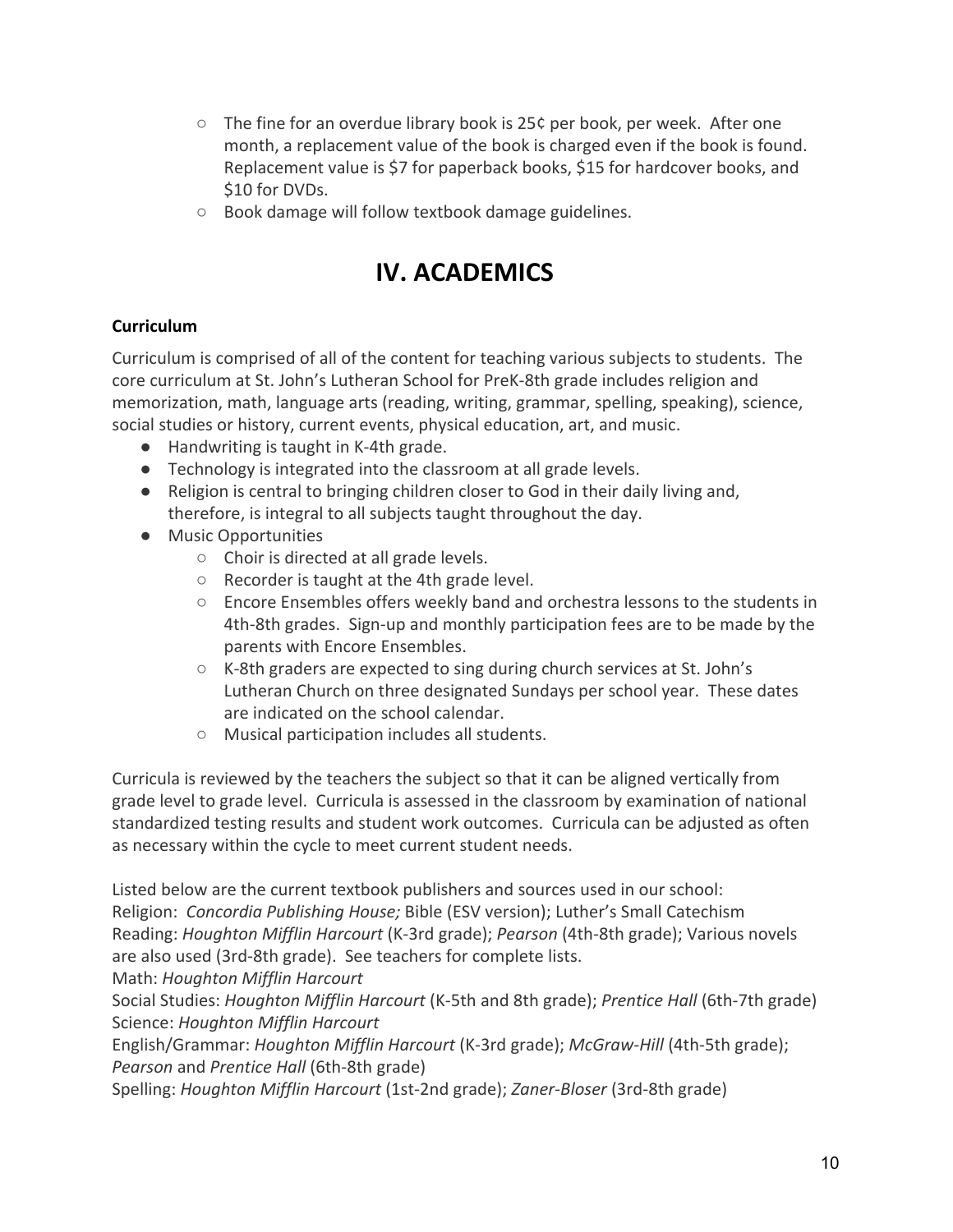Handwriting: *D'Nealian* Music: as selected by teachers Art: *Arts Attack* and as selected by teachers

#### <span id="page-11-0"></span>**Grading Scale**

The following grading scale is used at St. John's Lutheran School:

| $98 - 100\% = A +$ | $83 - 85\% = B$   | $68 - 70\% = D$      |
|--------------------|-------------------|----------------------|
| $95-97\% = A$      | $80 - 82\% = C +$ | $65-67\% = D$        |
| $92 - 94\% = A$    | $77 - 79\% = C$   | $64\%$ and below = F |
| $89-91\% = B +$    | $74 - 76\% = C$   |                      |
| $86 - 88\% = B$    | $71 - 73\% = D +$ |                      |
|                    |                   |                      |

For K-8th grade, a traditional letter grade is not given for memorization of God's word. Students will be evaluated on their level of participation during class recitations, but the motivation for this task should simply be to love and learn God's word by heart.

For K-4th grade, traditional letter grades are not given for handwriting, PE, music, and art. Instead the following assessment measures are used:

 $O =$ Outstanding  $S<sup>+</sup>$  = Doing well  $S =$  Acceptable S- = Inconsistent N = Needs improvement

#### <span id="page-11-1"></span>**Promotion & Retention**

Pupils advance to the next grade level at the end of the school year after satisfactorily completing the course of study required in their present grade.

In cases where a student's retention (repeat of a grade level) would serve to assist the student in his/her educational experience, the parents will be informed and will have the opportunity to discuss the matter with the teacher and the administrator. Prior to this, though, the process for providing intervention for a student who is failing is outlined as follows:

- At the end of Term 1, the teacher and administrator will note any failing report card grades. If a student has a GPA lower than 2.0 or more than 2 Fs, parents and the student will be required to meet with the teacher to create a plan. With the help of the resource teacher, an IGP may be adjusted or initiated if modifications are determined necessary.
- If the status of grades has not improved prior to midterm reports for Term 2, the student will be put on "academic probation" which means that he/she is now at risk for retention.
- If the status of grades has not improved prior to the end of Term 2, the discussion about retention will take place at the spring parent/teacher conference.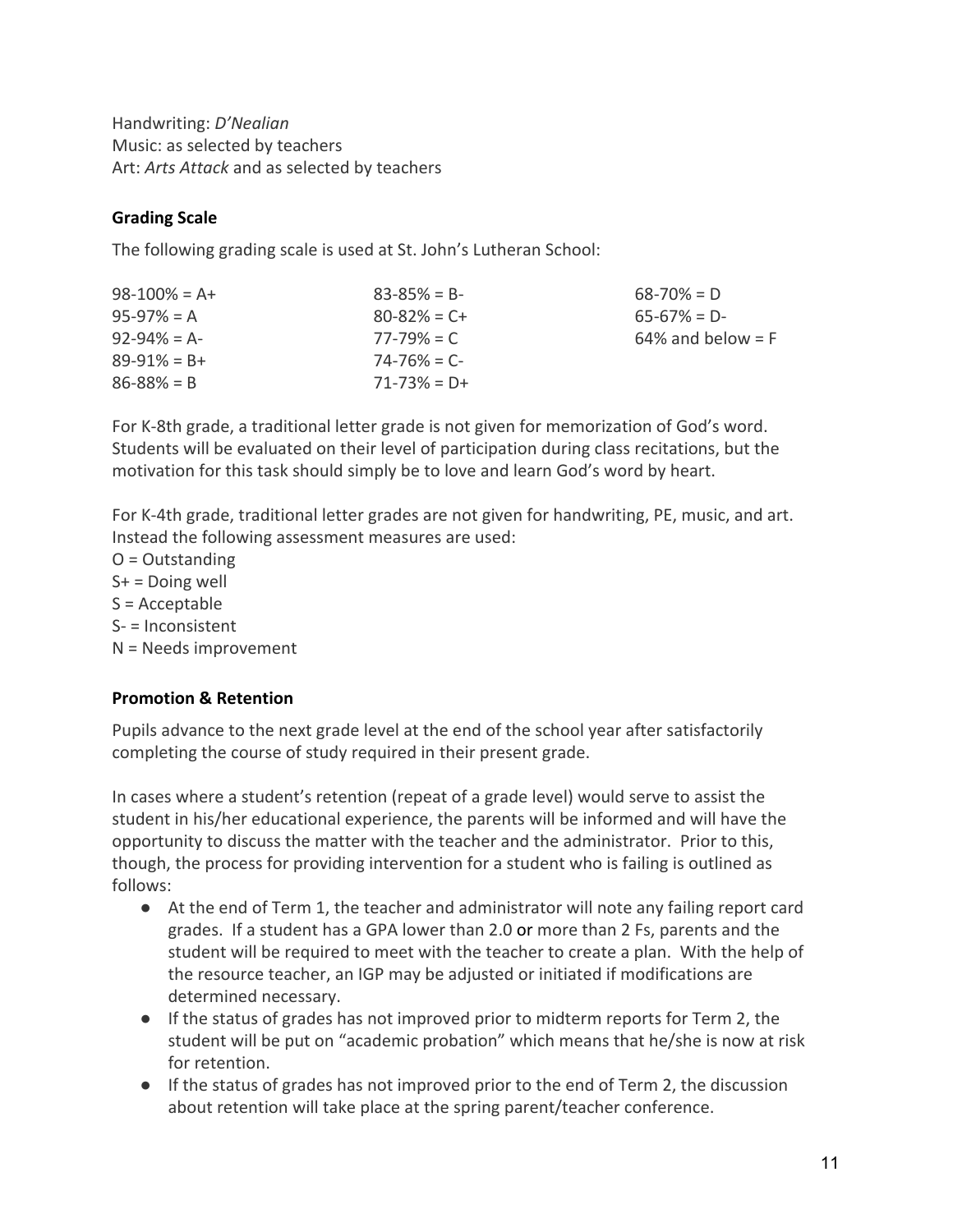● The decision for retention is made by the administrator in consultation with the classroom teacher and resource teacher. Testing may be required per an IEP.

#### <span id="page-12-0"></span>**Homework, Late Work & Make-Up Work**

Homework can reinforce concepts presented in the classroom through review, practice, or enrichment and extension activities. Teachers may assign homework for these purposes. In addition, homework offers a way for parents to stay informed about the subject matter students are learning and to actively participate in student's academic growth. Parents are encouraged to become familiar with teachers' homework procedures and policies.

There is continual discussion about appropriate amounts of homework. The actual amount of homework that is finished during the school day will likely vary from student to student. Homework levels vary for students based on many factors: general aptitude per subject, student work habits, study environment at home, after-school activities, etc. If your student spends a seemingly inordinate time on homework or conversely, never seems to bring anything home, schedule a personal appointment with your child's teacher to discuss this issue. A suggested guideline is 10-15 minutes of homework per grade level (e.g., Kindergarten 10-15 minutes, 1st grade 15-20 minutes, 3rd grade 30-45 minutes).

Teachers should make every effort to offer work time to students immediately following a lesson. Teachers should contact parents if work time is habitually unused or homework completion becomes a problem - preferably within the same week of making such an observation.

Late work is defined as work turned in after the due date or following an *unexcused* absence. Late work policies vary per class and will be communicated by the teacher. In general, grades are lowered for late work. If work is missing or late, a student may be asked to give up time in their daily schedule or after school to complete it, and scores will be lowered accordingly. Missing work often results in scores that are detrimental to student success.

Make-up work is defined as work turned in after an *excused* absence. The standard school policy for make-up work is as follows: For each *excused* absence due to illness, students have two days to complete work. For each *excused* day of absence due to any other reason, students have just one day to complete make-up work.

#### <span id="page-12-1"></span>**Standardized Testing**

Students are tested annually using the MAP (Measure of Academic Progress). Students in 2nd-8th grade are tested in the fall and spring in the areas of Reading, Language, and Math. Results are shared with parents after each testing period, generally accompanying report cards.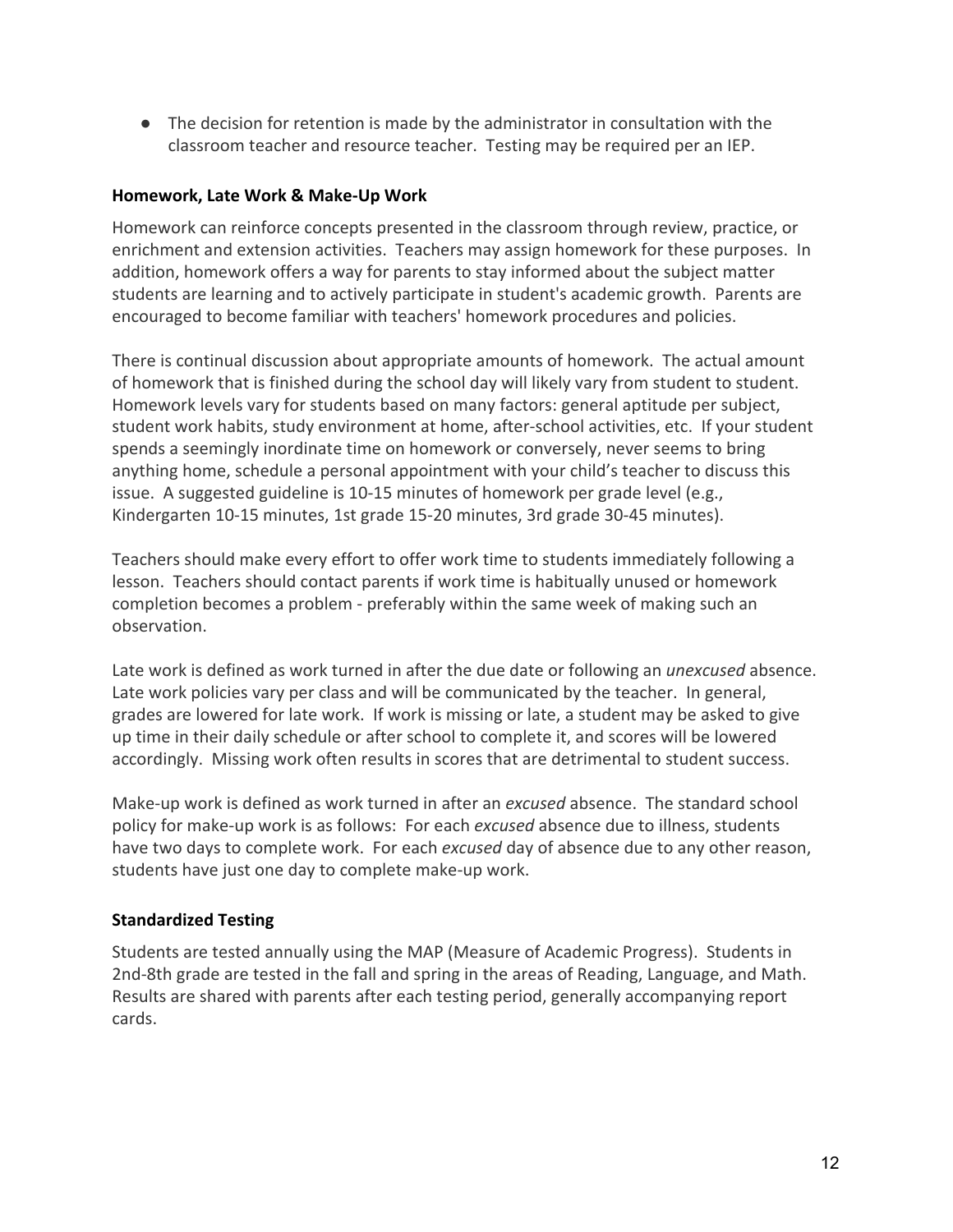#### <span id="page-13-0"></span>**Honor Roll**

Honor roll is applicable to students in 4th-8th grades for each term. Students achieve honor roll status with a GPA of 3.5 or higher. Students achieve merit roll status with a GPA between 3.0-3.49. Any subject for which a student receives a letter grade is part of the calculation.

#### <span id="page-13-1"></span>**Field Trips**

During each academic year, classes take field trips as part of their educational experience. A field trip is defined as any school related and school sponsored activity conducted away from the school grounds.

Field trips are a privilege rather than a right. The administrator and teachers have the right to exclude a student from a field trip for academic or behavioral reasons. School expectations for behavior still apply on field trips.

Parental permission must be given for student attendance on a field trip. Students without a written permission slip signed by a parent/guardian will be required to stay at school. Permission given via phone is not acceptable.

<span id="page-13-2"></span>Students are required to wear a red St. John's T-shirt on all field trips.

# **V. EXTRACURRICULARS**

#### <span id="page-13-3"></span>**Athletics**

Athletic teams are offered for students in 3rd-8th grade. See the Athletic Handbook on the school website for all information and policies. Participation fees apply to offset the cost for officials, uniforms, and tournament entry fees.

#### <span id="page-13-4"></span>**Eagle Tech Team**

A robotics club is offered for students in 4-8th grade. Parent volunteers coordinate the team including communicating, scheduling, teaching, and chaperoning. The club may include both a learning league and competition league, depending on student participation and parent volunteer support. The club generally meets from Sept. through Dec. depending on competition dates and advancement. Participation fees apply for the competition league.

#### <span id="page-13-5"></span>**Ski Club**

A downhill ski club is offered for students in 5-8th grade. Parent volunteers coordinate the club including communicating, scheduling, and chaperoning 4 Friday ski trips in Jan. through Mar. Participation fees apply.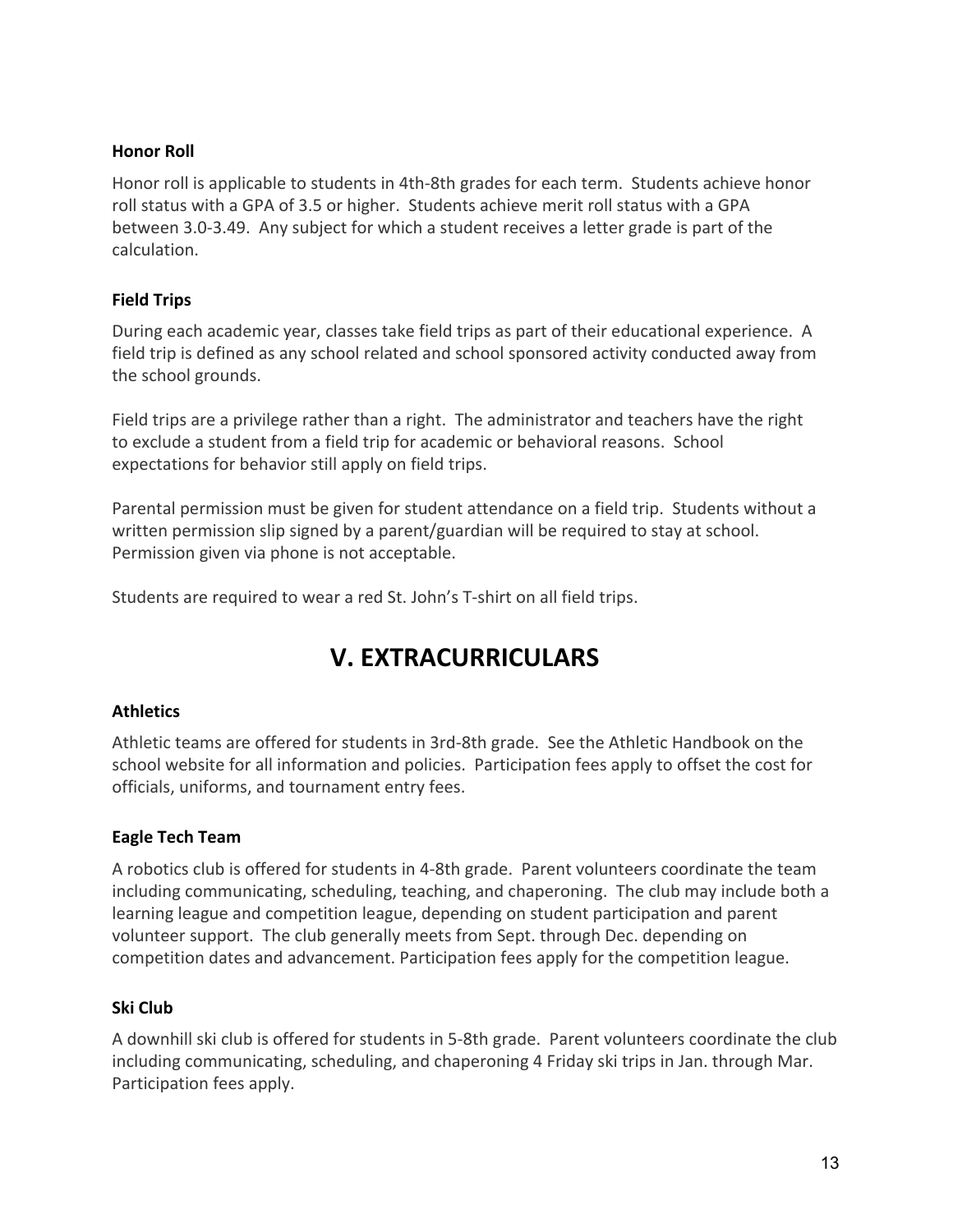#### <span id="page-14-0"></span>**Ineligibility**

A student becomes ineligible to participate in extracurricular activities (athletics, Eagle Tech Team, and Ski Club) if his or her grade point average (GPA) falls below a 2.0 or has two or more Fs. An ineligible student will not be able to participate in practices or games/competitions for a minimum of 2 weeks and until his or her GPA improves to 2.0 or higher. The Athletic Director will use Gradelink to check GPA status on Fridays and will notify the student's classroom teacher(s) before sending email notification to the parents. In the event where modifications are being made for a student, exceptions may be considered.

#### <span id="page-14-1"></span>**Parent Teacher League**

Parent Teacher League (PTL) is made up of all school parents and teachers to support the mission of the school. The goal is to improve the experience for our students, teachers, and parents by raising funds, purchasing items, planning family & student activities, and supporting faculty and staff. The PTL Executive Board and Advisory Committee are elected each year and meet monthly to plan and evaluate activities. Everyone is urged to take an active part in PTL by attending the meetings and/or volunteering for tasks as requested.

#### <span id="page-14-2"></span>**Board of Education**

The Board of Education (BOE) is made up of St. John's Lutheran Church Members and school parents, with the administrator and admissions & communication director as ex-officio members. The group is responsible for the operation and administration of the school. BOE meetings are typically held on the 3rd Tuesday of the month at 7pm and include the opportunity for public comments at the start of the meeting.

#### <span id="page-14-3"></span>**Extended School Program**

The school offers an Extended School Program (ESP) for families who need care beyond the normal school hours. The program provides a safe environment for children to socialize and play, eat a snack provided by ESP within the first hour of the program, and do homework. The program is available for St. John's Lutheran School students in PreK-8th grade and operates on regularly scheduled school days from 2:20pm to 5:30pm, contingent on the number of students enrolled and the availability of workers. ESP may be offered on non-school days as approved and announced by the ESP Director. In the event of school closing early due to weather or another emergency, ESP will not be open.

ESP has contracted with DayCare Works online portal to administer schedules, billing, and payments:

● Parents must submit their ESP schedule online by 5:30pm Thursday for the following week. If calendars are not submitted by the deadline, a \$10 drop-in fee per child will be charged for that week. Parents are encouraged to fill out their calendar monthly if the child attends regularly. Changes may be made prior to the Thursday deadline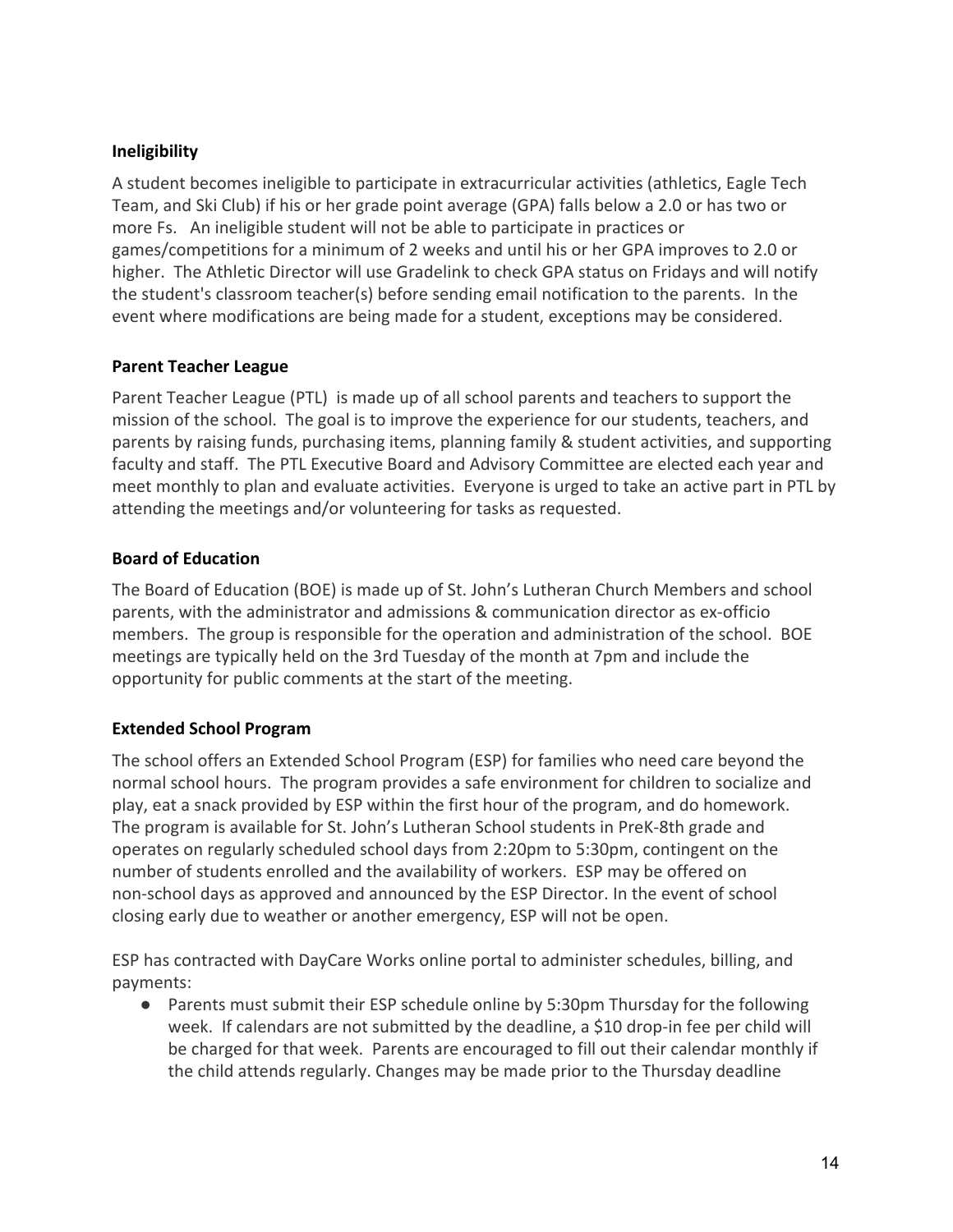without penalties. If the ESP Director is not notified of changes, families will be charged a minimum of one hour per day scheduled.

- If a child is sick from school but on the ESP schedule, families will not be charged that day.
- Emergencies and last minute changes do occur, so if families need ESP and have not submitted a calendar, ESP will do their best to accommodate the need. A \$10 drop-in fee in addition to the hourly fees will be charged.
- All students at school after 2:45pm will be admitted to ESP, even if not on the ESP schedule. A \$10 drop-in fee (per family) in addition to the hourly fees will be charged.
- The fee is \$5 per hour for the first child and \$2 additional for each child thereafter. Billing is by the half hour based on the time actually used, with a minimum of one hour each day. Invoices go out monthly during the first week of the month and families are expected to pay within 30 days.
- Students will be checked into the online portal when they arrive after school each day. For pick up, parents must enter the building and sign their child out of the program. Children will only be released to persons who are listed in the parent portal as authorized. Persons on file, but not known to staff, will be asked to show identification.
- <span id="page-15-0"></span>● Late pick-up fees will be charged. Families will be charged \$1 for every minute per child beginning at 5:31 pm. Parents will automatically be billed on their monthly statement. Parents should call the ESP room at 763-420-2426, ext. 37 to notify staff of any extenuating circumstances.

# **VI. DISCIPLINE & CONDUCT**

#### <span id="page-15-1"></span>**Love and Logic**

St. John's Lutheran School has developed the following as their Core Principles for Love and Logic®:

- 1. With Christ as our leader, we will learn and live as Christ's baptized children with the Law and Gospel as our guide.
- 2. Every attempt will be made to maintain the dignity and self-respect of both the student and the teacher.
- 3. Students will be guided and expected to solve problems without creating additional issues. They will be given opportunities to make decisions and expected to live with the consequences.

Guidelines and Code of Ethics for Discipline:

Rules in the classroom are few. We believe that all students are different, and all actions and reactions are very personal in nature. Effective discipline involves a few overriding tenets rather than a long list of specific rules. Situations are dealt with as they arise, with a focus on enabling the student to grow and learn from his or her own actions. This is how the real world works.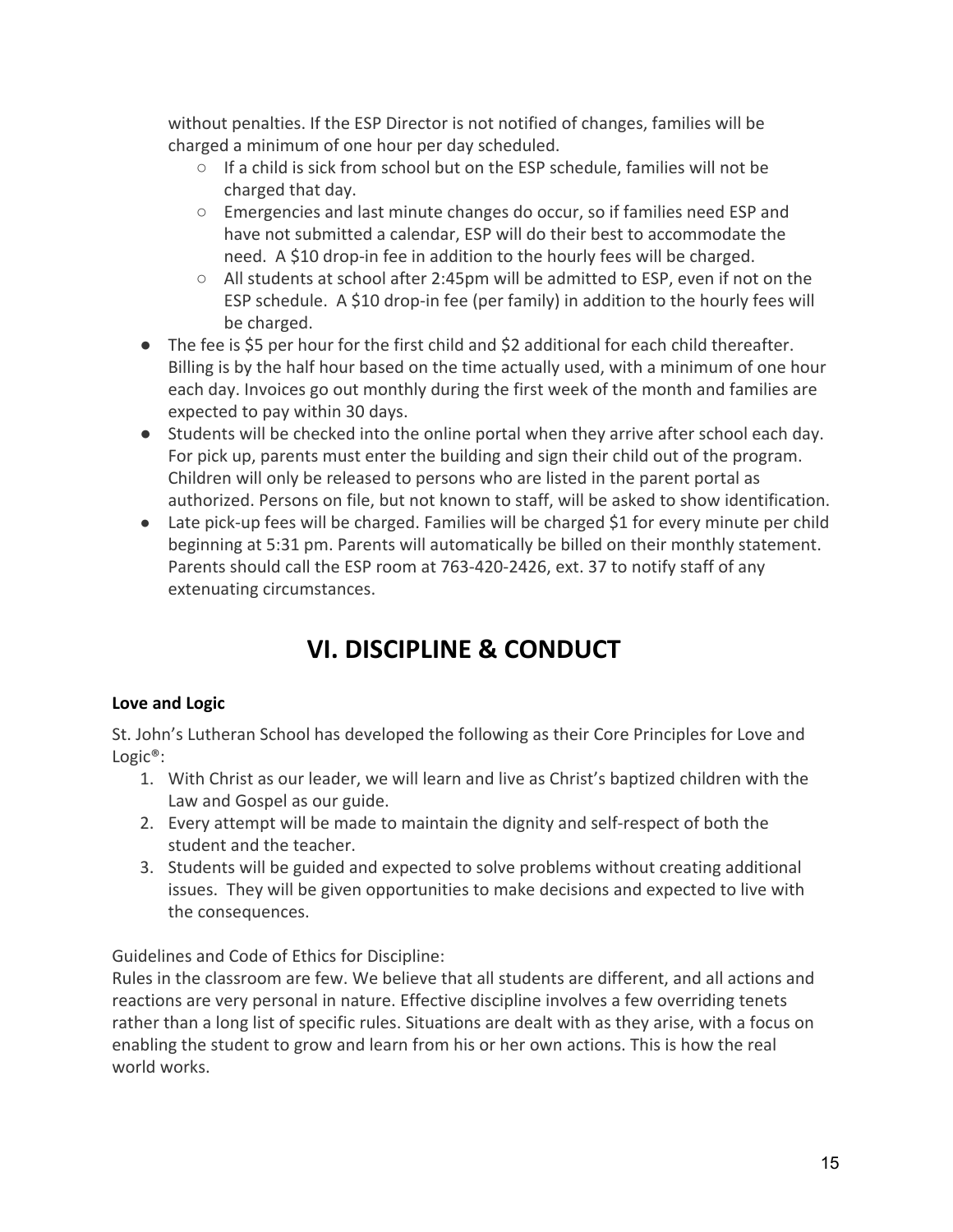Guidelines for Student Behavior:

A student may engage in any behavior which does not create a problem for anyone else. If a student finds him/herself in a problematic situation, the school will adhere to the guidelines above, operating with the following principles as our guide:

- We will react without anger or haste in problematic situations. We tell the students, however, that we will do something.
- We will proceed in all situations with the best interest of the person in mind. Social, emotional, and academic well-being will be fostered.
- We will guide students toward personal responsibility and the decision-making skills they will need to function in the real world.
- We will provide consequences that are not punitive but that allow the student to experience the results of poor choices, enabling him/her to make better choices in the future. We firmly believe that mistakes and consequences pave the road to learning.
- We will deliver consequences for problem situations in such a way that the person will not be humiliated or demeaned. This does not imply that all consequences are private.
- Equal is not always fair. Consequences will be designed to fit the problem of individual student(s) and may be different even when situations appear to be similar.
- We will make every effort to ensure that students understand why they are involved or affected by the consequences. If this is ever unclear in any way, students are free to ask.
- If we act or react in a way that a child truly feels is unjust, that person need only say to us, "I'm not sure that's fair." We will arrange a private conference during which the student can express to us why he/she feels our actions were not fair. This may or may not change our course of action. We are always open to calm, rational discussion of any matter.

<span id="page-16-0"></span>*Adapted from Jim Fay and Dr. Charles Fay, Ph.D. All*

#### **Consequences for Serious Offenses**

We must emphasize that there are certain behaviors for which clear and immediate consequences must exist. The consequences for any of the behaviors listed below (bullying, possession of weapons or illegal drugs, and sexual harassment) are immediate and non-negotiable. While we understand that intent can be difficult to decipher, any behavior that puts a person's safety at risk must be taken seriously.

- 1st offense: In-School Suspension
	- $\circ$  The student will spend one entire school day under the supervision of the administrator or communications director.
	- While suspended, a student may not participate in any extracurricular activities until they have returned to school for one day. This means that if a student is suspended from attending school on Friday or sent home from school on a Friday due to a suspension the following Monday, he/she cannot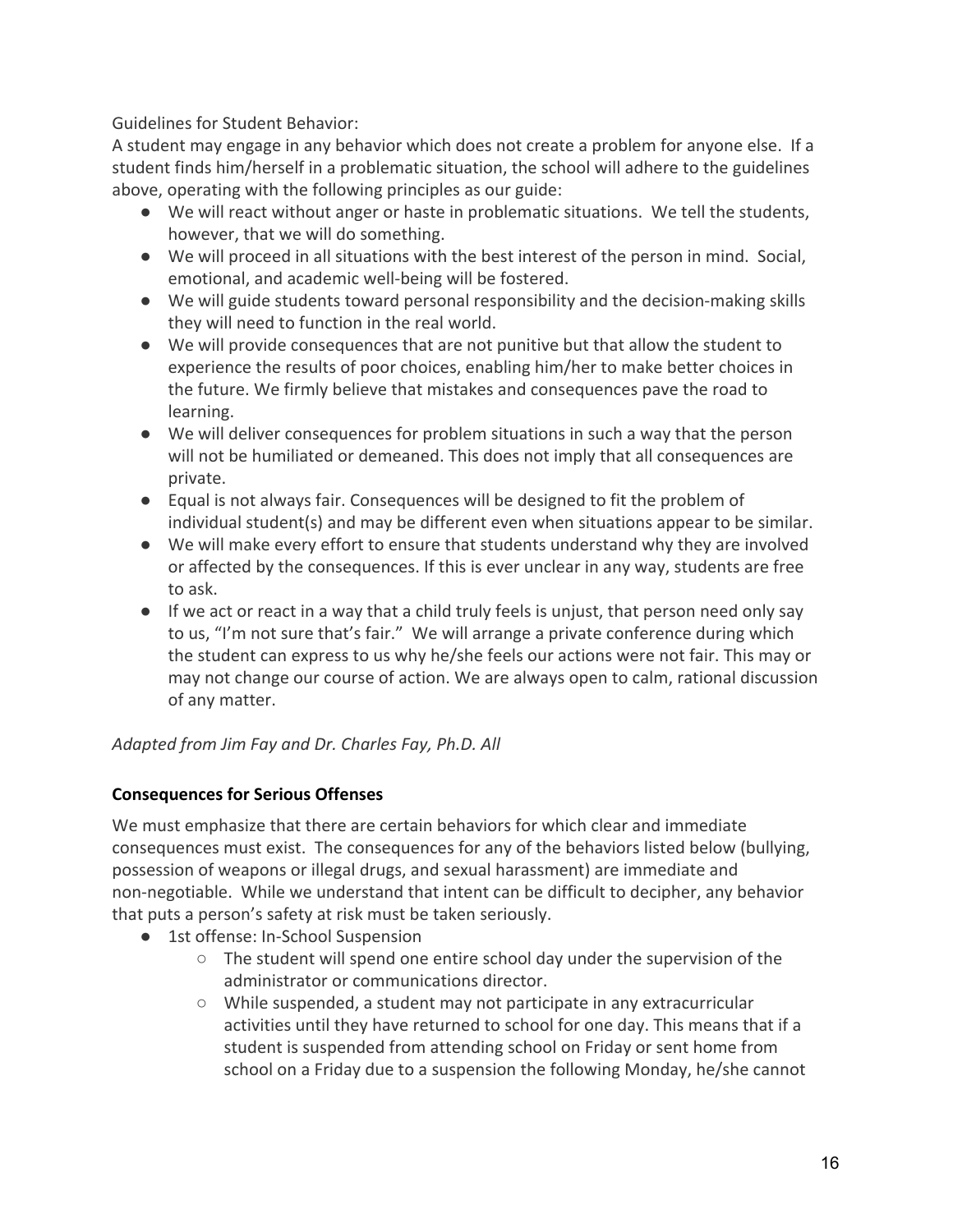participate in any of the Friday, Saturday, or Sunday games of a tournament or other extra-curricular activities.

- $\circ$  All homework and quizzes that would have been turned in or taken that day will be recorded as zeros. (The administrator will determine whether tests or classroom presentations will be allowed to be made up.)
- 2nd offense: Out-of-School Suspension
	- The student will remain home for two days and will not be permitted on school grounds for the duration of the assigned suspension.
	- The same in-school suspension rules listed above will apply.
- 3rd offense: Expulsion
	- The student will be expelled from school permanently.
	- Tuition will not be refunded in the instance of expulsion.

The administrator reserves the right to skip any of these steps if the situation is deemed to be severe enough in nature.

Additionally, there may be other instances where a student may be expelled from St. John's Lutheran School or parents asked to withdraw their student from the school. In cases of expulsion, the BOE will review the facts of the situation with the administrator, and reach a decision focused on preserving the best interests of the greater learning environment.

#### <span id="page-17-0"></span>**Bullying - A Serious Offense**

Bullying is aggressive behavior that is intentional and involves an imbalance of power or strength. Typically, it is repeated over time. An individual who is being bullied has a hard time defending himself or herself.

Bullying can take many forms:

- Physical bullying (such as hitting or punching)
- Verbal bullying (such as teasing or name calling)
- Nonverbal bullying or emotional bullying (such as intimidation using gestures or social exclusion)
- Cyber-bullying or bullying through note writing (such as sending insulting messages via email or sending insulting notes to others in the classroom)

At St. John's Lutheran School, there will be no tolerance for bullying behavior. Teachers and staff members will actively and consistently teach and model positive behavior(s), and immediately address any aggressive or harassing behavior(s). These behaviors will be immediately reported to the administrator.

Teachers and staff members demonstrating bullying behaviors will be subject to a conference and review with the administrator. An action plan will be created to address needed behavior changes. Follow-up review(s) will take place at intervals determined by the administrator and the Board of Education. Severe instances of staff bullying behavior may result in immediate dismissal.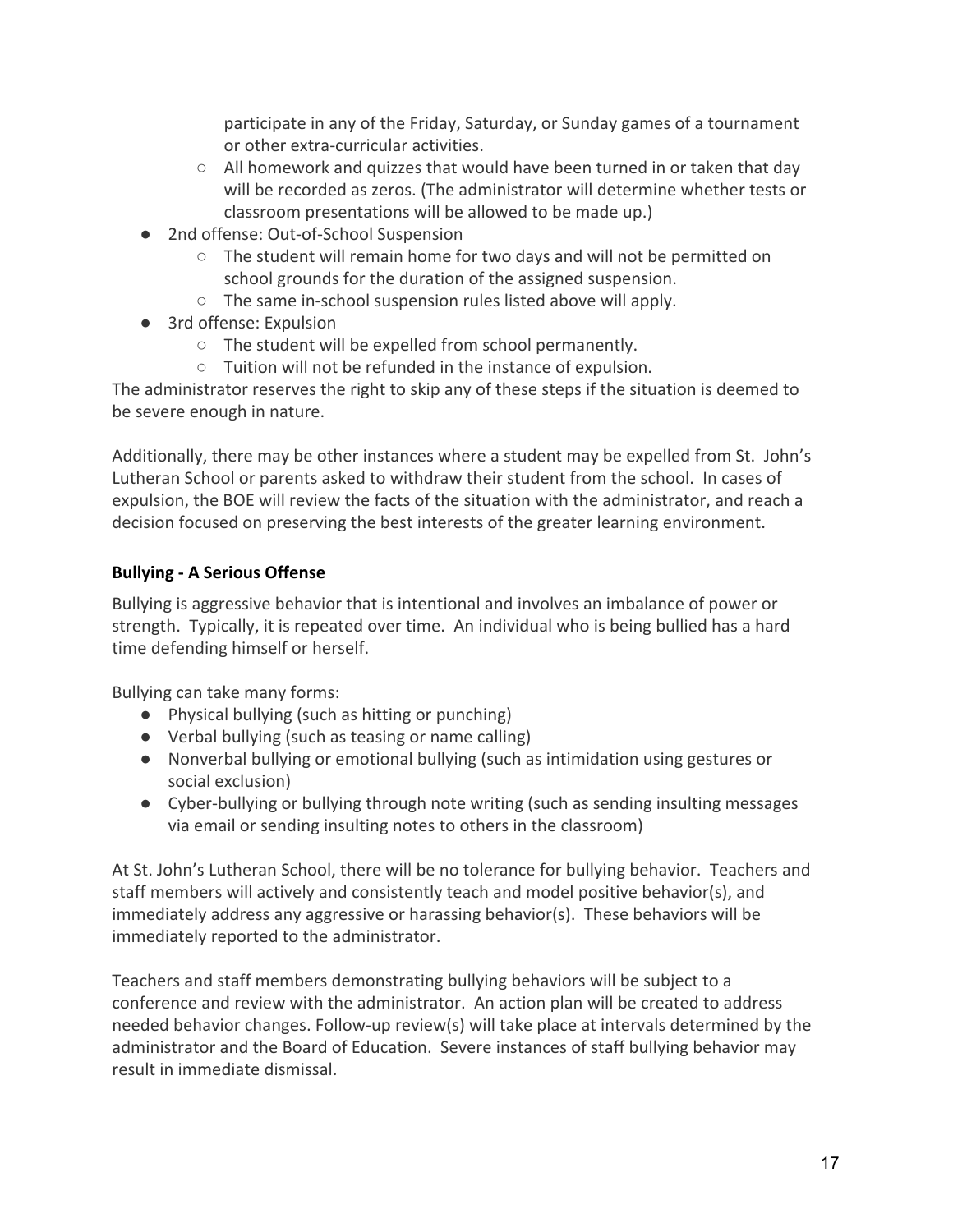#### <span id="page-18-0"></span>**Weapons - A Serious Offense**

Weapons are not permitted on or near school grounds. "Weapons" include any object, material or substance, which in the manner it is used, designed to be used, or intended to be used, can produce death or serious bodily injury. This also includes any object which is generally used for non-violent or non-dangerous purposes, but which can be considered a weapon under this policy as a result of its use or intended use. A rendering, replica or facsimile of a weapon or violent instance is also considered under this policy.

Examples of objects that can be considered a weapon are:

● Firearms, rocks, ball bats, cigarette lighters, knives, bottles, ropes, brass knuckles, sling shots, cans, water pistols, chains, and cap guns

#### <span id="page-18-1"></span>**Illegal Drugs - A Serious Offense**

<span id="page-18-2"></span>The possession or use of illegal drugs or substances on school grounds is not permitted.

#### **Sexual Harassment - A Serious Offense**

Harassment of any nature is a serious offense and will not be tolerated at St. John's Lutheran School. Sexual harassment means unwelcome sexual advances, requests for sexual favors and other unwelcome verbal or physical conduct of a sexual nature. It may include, but is not limited to, the following:

● slurs, jokes, repeated remarks to a person with sexual or demeaning implications, unwelcome touching, pressure, threats or ridicule

Anyone who believes that they have been or are being sexually harassed will inform the harasser that the behavior must stop immediately and, if continued, will be reported to school authorities. Information should be shared with a church or school staff member regarding incidents of possible sexual harassment.

#### <span id="page-18-3"></span>**Conflict Resolution**

Whenever a parent or student has a question or concern, the following procedure based on Matthew 18 should be followed:

- 1. Contact the teacher first if the problem pertains to the classroom or students. For a question or conflict with another school family member, contact those involved directly before involving school authorities.
- 2. If the problem is not resolved, involve the administrator.
- 3. If the problem continues to exist, request a meeting with the Board of Education chairperson and administrator. This meeting should provide proper closure, with the hope that it can be one that is God-honoring. The Board of Education serves as the policy maker and has charged the administrator and the teachers with the responsibility to see that policies are carried out.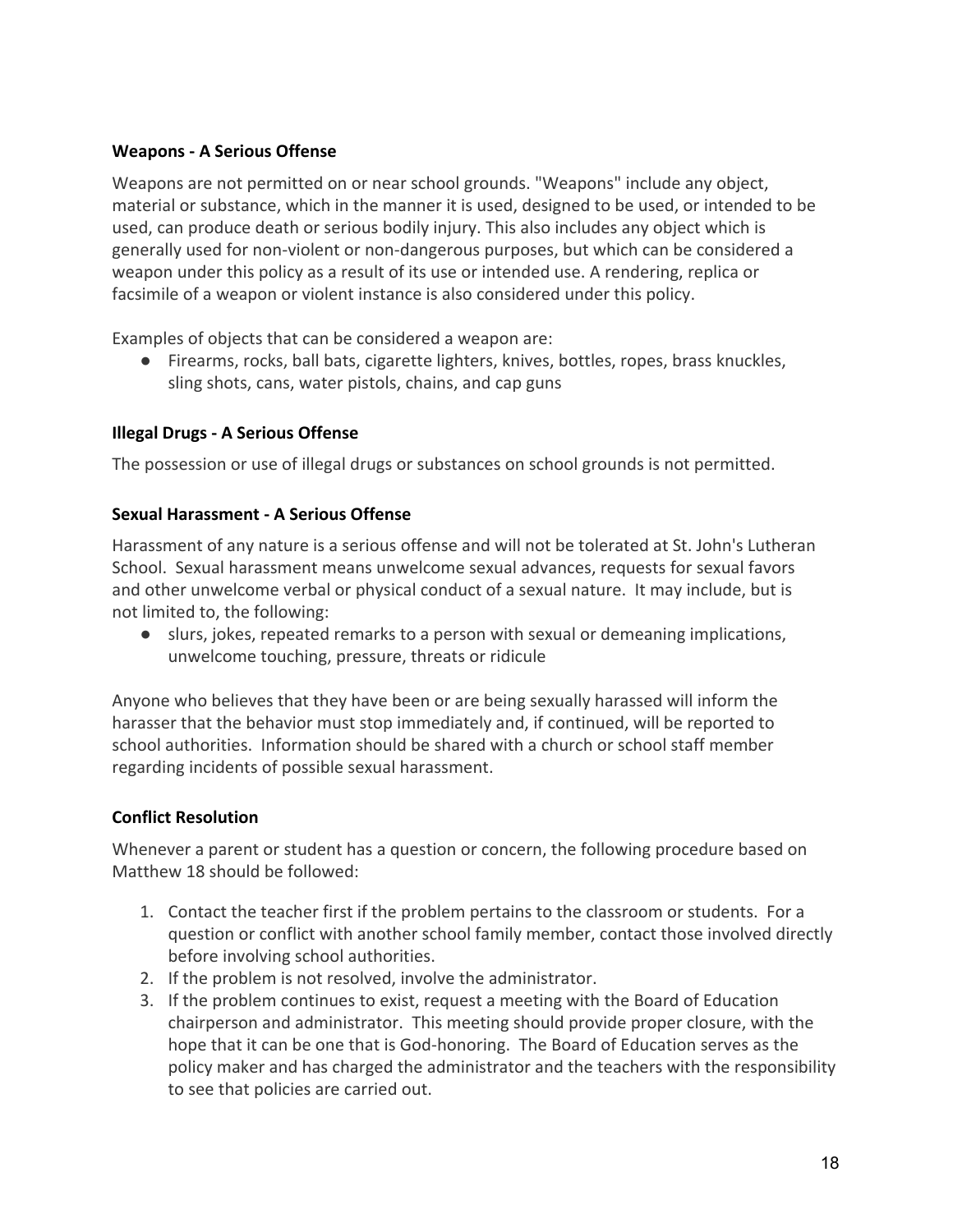If this Christian procedure is followed, problems can be resolved before the situation becomes a matter of gossip and a sin against the 8th commandment.

#### <span id="page-19-0"></span>**Technology Use**

Technology will be used in the classroom and students will have access to the Internet to enhance their education. With the ability to use technology comes responsibility. The school and students are expected to treat the use of technology devices ethically and responsibly. The use of the Internet is a privilege, not a right. Any misuse will result in loss of privileges, disciplinary action or possible legal action.

St. John's Lutheran School:

- Maintains a content filter to help prevent access to inappropriate information and controversial material. However, on a global network, it is impossible to control all of the information available. The school believes the benefits of the information and interaction the Internet provides students, in association with adult supervision, outweigh the possibility that users may encounter something not consistent with appropriate educational material.
- Provides careful direction and supervision of students, appropriate to their age.
- Enforces rules for acceptable use of technology.

Students must follow these rules for acceptable use of technology at St. John's Lutheran School:

- Treat all technology equipment with care.
- Use the Internet or other network services for education purposes with the school's policies, objectives, and Christian principles. Using the network to access illegal, obscene, or pornographic material is not allowed.
- Ask for teacher permission to use the Internet or other electronic devices, including cell phones.
- Sound should be muted unless the teacher grants permission for use of sound associated with the instructional activities. A teacher may permit the use of earbuds or other types of headphones.
- Voice, video, and image capture applications may only be used with teacher or administrator permission.
- Do not use or access personal (home) email account or social media during school hours on school computers or personal devices.
- Be a good digital citizen and represent our school well: That includes, but is not limited to:
	- Never send or encourage others to send abusive or threatening messages.
	- Never swear, use vulgarities, or any other inappropriate language.
	- Do not send anonymous messages or represent a message to have been written by another -- all correspondence must be clearly identifiable as to its originator.
	- Do not reveal your name, home address, phone number, names or addresses of others, or any other personal information online.
	- Observe copyright laws:
		- If you copy material, you must give credit to the author or source.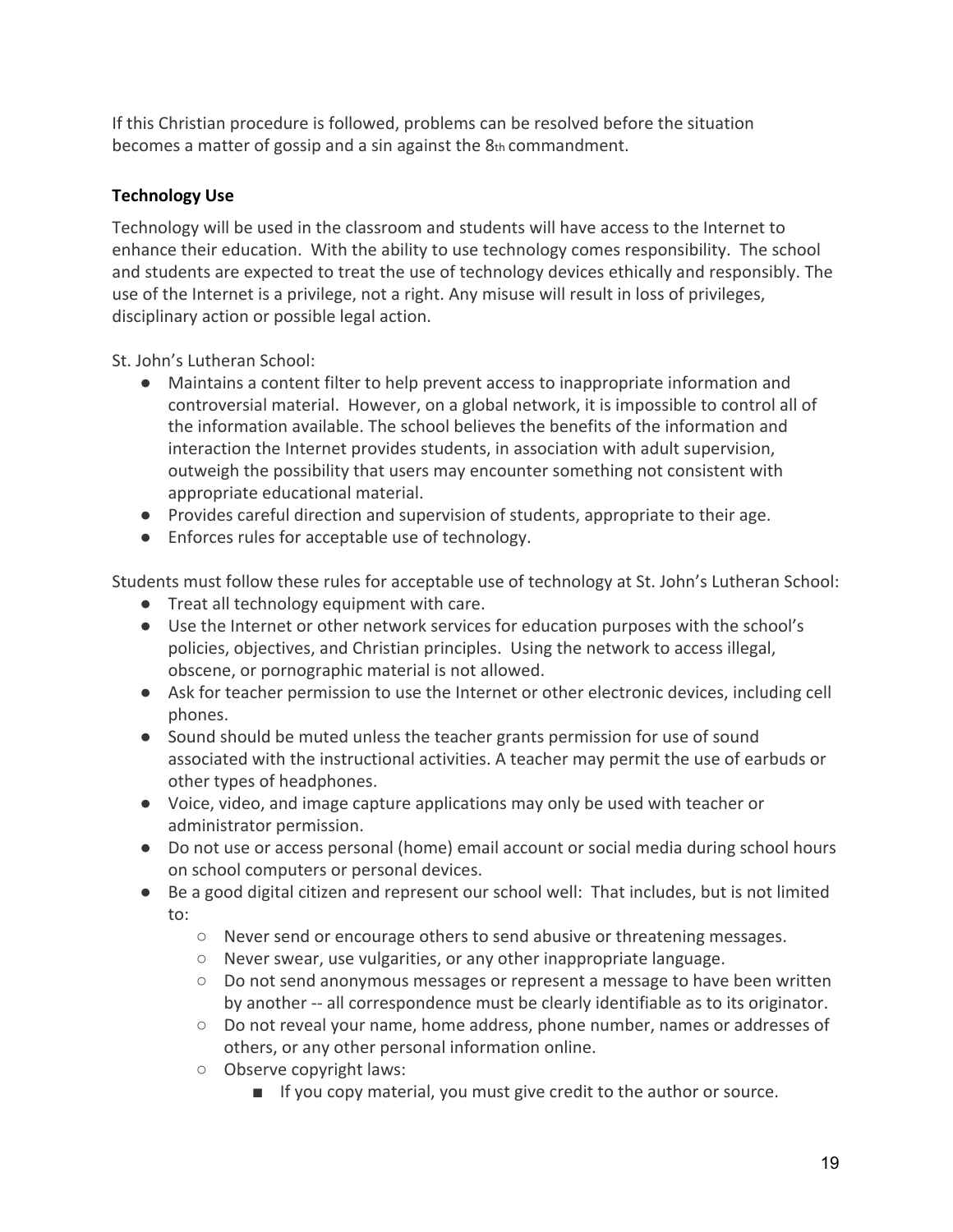- No software may be reproduced nor can illegal copies of software be used at school.
- Keep passwords private and respect other people's passwords and accounts.
- Refrain from opening, deleting, moving or modifying other people's files without permission.
- The school can and may review content and messages that are sent through our network system.

5th-8th grade students are allowed to bring their own device to use in the classrooms. The recommended device is a Chromebook. The device should be in good working condition and easy to use and connect to the school's wireless network. Devices will be used to access the student's Google accounts, work on cloud-based assignments, and access the Internet. The following rules apply for their own devices:

- All rules for acceptable use of technology as noted above.
- The privately owned electronic device owner is the only person allowed to use the device.
- Devices are to be used only at teacher approved times during school hours. Devices are not to be used before or after school unless under classroom supervision.
- Internet access through the school's wireless network only, and not cellular or other connections.
- Devices are brought to school at the students' and parents' own risk. In the event that a privately owned device is lost, stolen or damaged, our school is not responsible for any financial or data loss.
- School personnel are not expected to repair, correct, troubleshoot, or be responsible for malfunctioning personal hardware or software.
- The school reserves the right to examine the privately owned electronic device and search its contents if there is reason to believe that school policies or local, state and/or federal laws have been violated.
- Teachers and/or the administrator reserves the right to withhold the device if a student is misusing it.

#### <span id="page-20-0"></span>**Dress Code**

At St. John's Lutheran School, the dress of the students shall reflect the modest and good taste becoming a Christian person.

The following dress code applies both in school and at all school functions:

- Shorts, skirts, and dresses must be mid-length or longer.
- Shorts can be worn from Apr. 15th to Oct. 15th.
- 5th-8th grade: Leggings or spandex shorts are not acceptable classroom dress unless worn under appropriate clothing, such as mid-length shirts, skirts, dresses or shorts.
- It is inappropriate to wear clothing advertising alcohol, cigarettes or gambling, or clothing that depicts sexual innuendos, bands/music groups, offensive language, put-downs, or inappropriate pictures (including demonic symbols or violence, skulls, crossbones, or skeletons, etc.)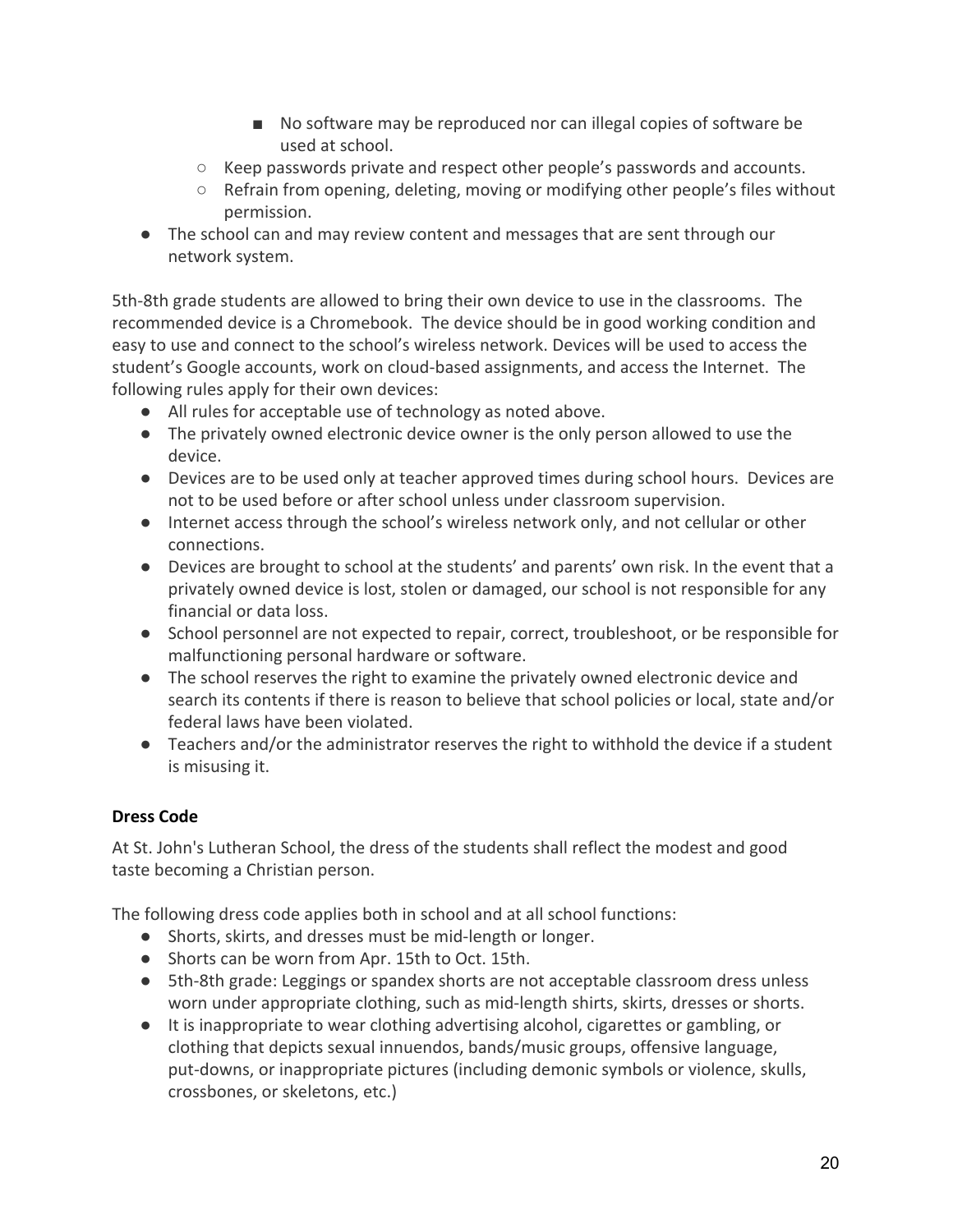- Clothing that at any time exposes undergarments, the midriff, or back is not acceptable.
- No spandex, tube tops, form-fitting tops, spaghetti straps, or low necklines are allowed.
- Clothing should not have holes in them nor be cut off with frayed ends.
- Boots and warm outerwear are to be worn when weather dictates, so that students may participate in outside classes and activities.
- Footwear must have a back strap and be worn with socks. Students must have one pair of footwear for indoors and one for outdoors.
- Tennis shoes are required for PE. Slip-on shoes are not acceptable for PE activities. Non-marking shoes are needed for indoor use.
- Hats, hoods, and bandanas may not be worn inside the building.
- Pajamas are not proper school attire.
- No unnatural hair color will be permitted.

The first violation of the dress code will result in a warning. Subsequent violations will result in a consequence as determined by the teacher or administrator.

#### <span id="page-21-0"></span>**Lunch**

St. John's Lutheran School hot lunch program provides a nutritious and well-balanced lunch for students every day. Meals are prepared on-site on a daily basis. When a family's hot lunch account is low, they will be notified via email or written note. Families make lunch payments [online,](http://www.stjlutheranschool.org/site/cpage.asp?cpage_id=180072499&sec_id=180011895) by check, or with cash in a labeled envelope. If a family has a negative lunch account, the child will not be allowed any seconds/extras. Non-students who wish to eat a hot lunch should contact the school by 8:30am on the day that lunch is desired.

Students may choose to bring a cold lunch to school. Refrigeration and microwaves are not available, and soda is not allowed. Milk may be purchased with cold lunch.

#### <span id="page-21-1"></span>**Transportation**

St. John's Lutheran School owns and maintains a school bus. This bus is available for student transportation to and/or from school based on route availability established at the beginning of each school year. Participation fees apply.

Students living in District #279 have the option to ride District #279 buses to and/or from St. John's Lutheran School. Bus routes and procedures are established by District #279 and communicated in Aug. or Sept. each year.

Students living outside of District #279 may receive a bus reimbursement from their school district following each school year. Reimbursement amounts and policies vary by district.

Students ride the St. John's Lutheran School bus for field trips unless otherwise indicated on the field trip permission form.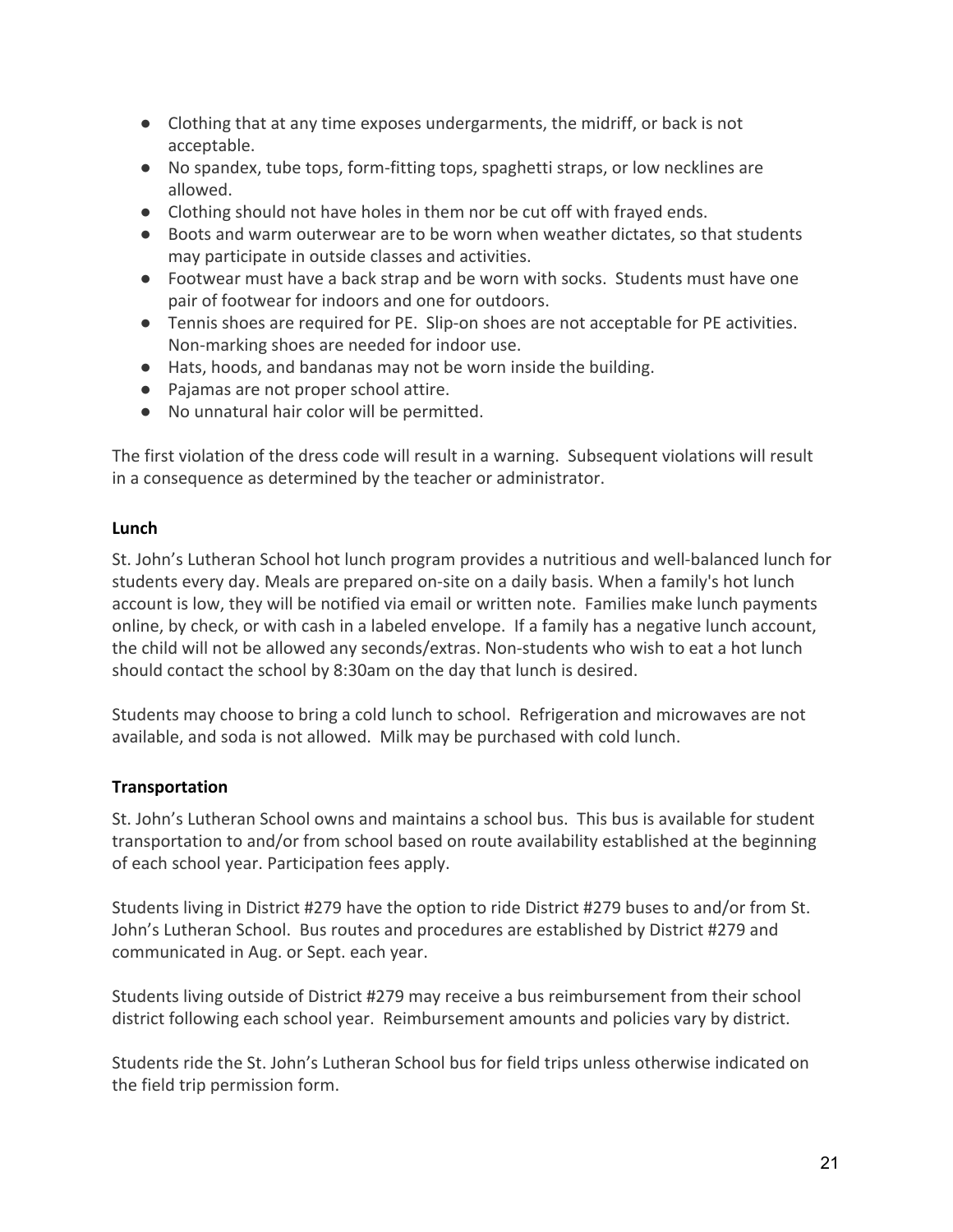All students participate in bus safety and bus rules training in the fall of each year. Bus transportation is a privilege, not a right. Students will be suspended from riding the bus, temporarily or permanently for causing a problem. Students must obey the following school bus rules:

- Listen, obey, and show proper respect to the driver at all times.
- Be at the bus stop on time.
- Wait for the bus off the roadway.
- Cross the road ten feet in front of the bus.
- Keep head and hands inside the bus.
- Keep hands and objects to yourself.
- Stay in one seat.
- Use normal conversational voice or quieter.
- Help to keep the bus clean.
- Do not eat food or drink on the bus.
- Refrain from bringing skateboards, bats, and toys onto the bus.

#### <span id="page-22-0"></span>**Health**

The school nurse assists students and families with health at school.

Immunization records and emergency contact information are required for enrollment, as previously stated in this handbook.

A medication form is required for all prescription medication and over-the-counter medication to be administered at school. This form may be obtained from the school nurse and includes both a physician's written order and parent signature. All medications must be in the original pharmacy-labeled container. Whenever possible, medication should be given at home to avoid interruptions in the school day. Students may bring their own cough drops with a note from home authorizing their use at school.

Emergency stock epinephrine auto-injectors are available during the school day in a secure box in the kitchen and in the nurse's office. Each location is stocked with an EpiPen auto-injector pack which includes a junior dose for those between 33 to 66 pounds and a regular dose for those over 66 pounds. The EpiPens will be available for individuals with unidentified allergies and experience an unexpected anaphylactic reaction during the school day. These are not intended for students who have identified server allergies and a health plan requiring them to have an EpiPen available at all times, but may be used for anyone experiencing a severe anaphylactic reaction.

In the case of illness, children should be kept at home or sent home from school with a temperature over 100 degrees, vomiting, or diarrhea. Parents are expected to pick up a sick child from school within 1 hour of notification. The student is to be symptom-free without the aid of medication for a period of 24 hours before returning to school.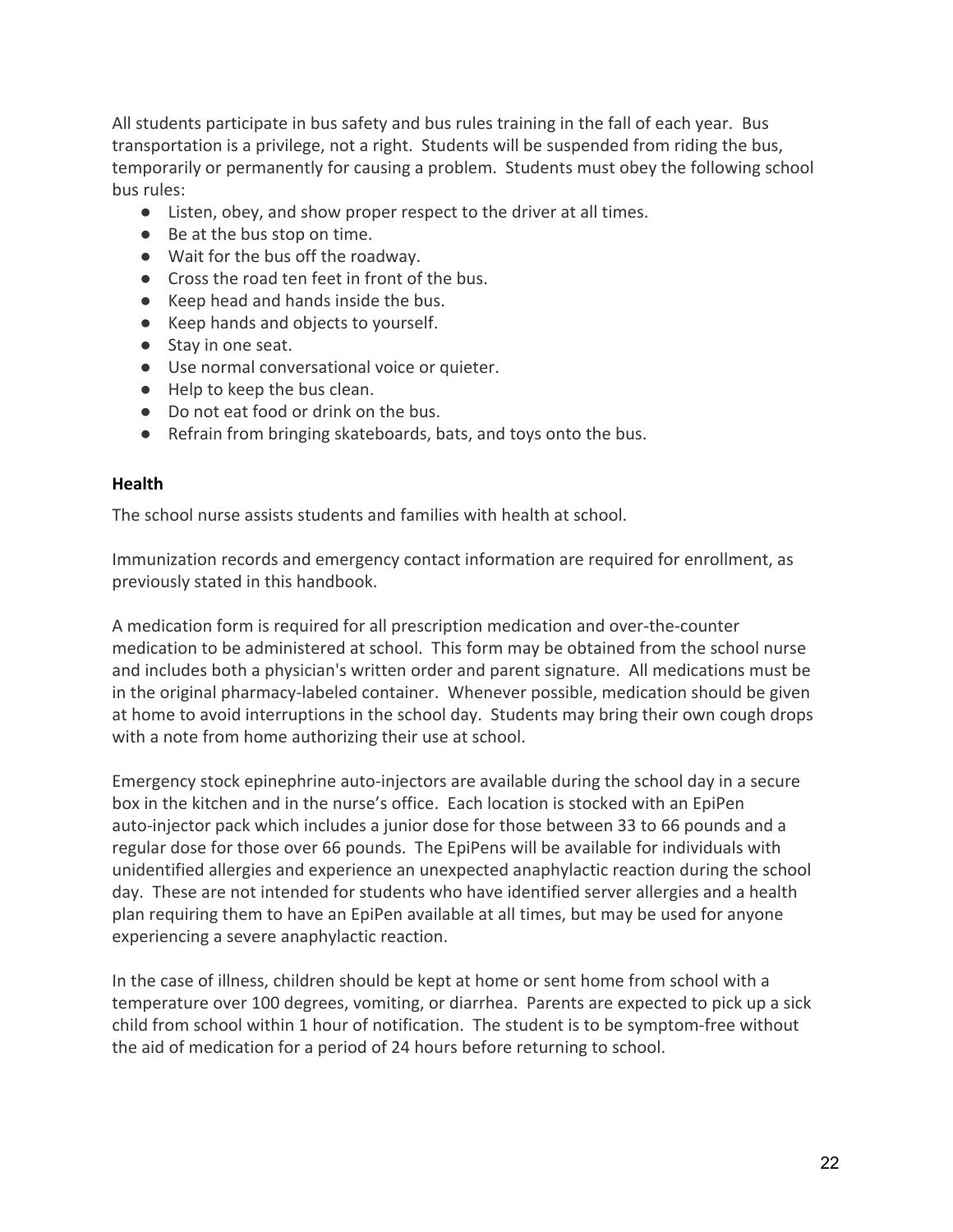For illnesses and diseases, the school will follow the guidelines prepared by Hennepin County Human Services and Public Health Department:

[https://www.hennepin.us/-/media/hennepinus/residents/health-medical/infectious-disease](https://www.hennepin.us/-/media/hennepinus/residents/health-medical/infectious-diseases/Specific-Exclusion-School.pdf?la=en&hash=AE35CAA5244634CEE380FE49C5F4473D7104079E) [s/Specific-Exclusion-School.pdf?la=en&hash=AE35CAA5244634CEE380FE49C5F4473D71040](https://www.hennepin.us/-/media/hennepinus/residents/health-medical/infectious-diseases/Specific-Exclusion-School.pdf?la=en&hash=AE35CAA5244634CEE380FE49C5F4473D7104079E) [79E](https://www.hennepin.us/-/media/hennepinus/residents/health-medical/infectious-diseases/Specific-Exclusion-School.pdf?la=en&hash=AE35CAA5244634CEE380FE49C5F4473D7104079E)

All students will be expected to participate in recess and PE unless they have a written excuse from a parent or doctor.

Teachers and staff members are mandated reporters, which means they are legally obligated to report any signs or conversations of abuse or neglect of a child to the appropriate authorities immediately.

#### <span id="page-23-0"></span>**Recess**

Students must obey the following recess rules:

- Stay inside the playground boundaries. The boundaries are defined as the fence line by pond and creek, tree line by the neighbor's camper, road leading into the cemetery, and inside PreK playground.
- Play only approved activities on the blacktop area. The activities can include 4 square, jump ropes, basketball hoops, and bouncing balls. There can be no kicking or throwing balls in this area.
- No running in front, behind or underneath other students who are swinging.
- Go down the slides only do not walk or climb up the slide.
- Keep rocks, sticks, etc on the ground, but creative (non-weapon) play with these items is allowed.
- Keep off the baseball field during the wet season or during spring thaw.
- Play on the PreK playground is limited to PreK students only. Other grades may use the PreK playground at other times outside of recess.

#### <span id="page-23-1"></span>**Safety**

Students will participate in fire, severe weather, and intruder drills throughout the school year.

#### <span id="page-23-2"></span>**Housekeeping**

We will work together to keep our church and school clean and presentable, and to increase the lifespan of the facility.

- Shoes, Jackets, Backpacks & Lunch Containers
	- Shoes, jackets, backpacks, and lunch containers should be stored neatly in each class' designated area. Students will use the hooks, bins, cubes, carpeted mats, and lockers provided.
	- Shoes should be kept clean.
- Eating & Drinking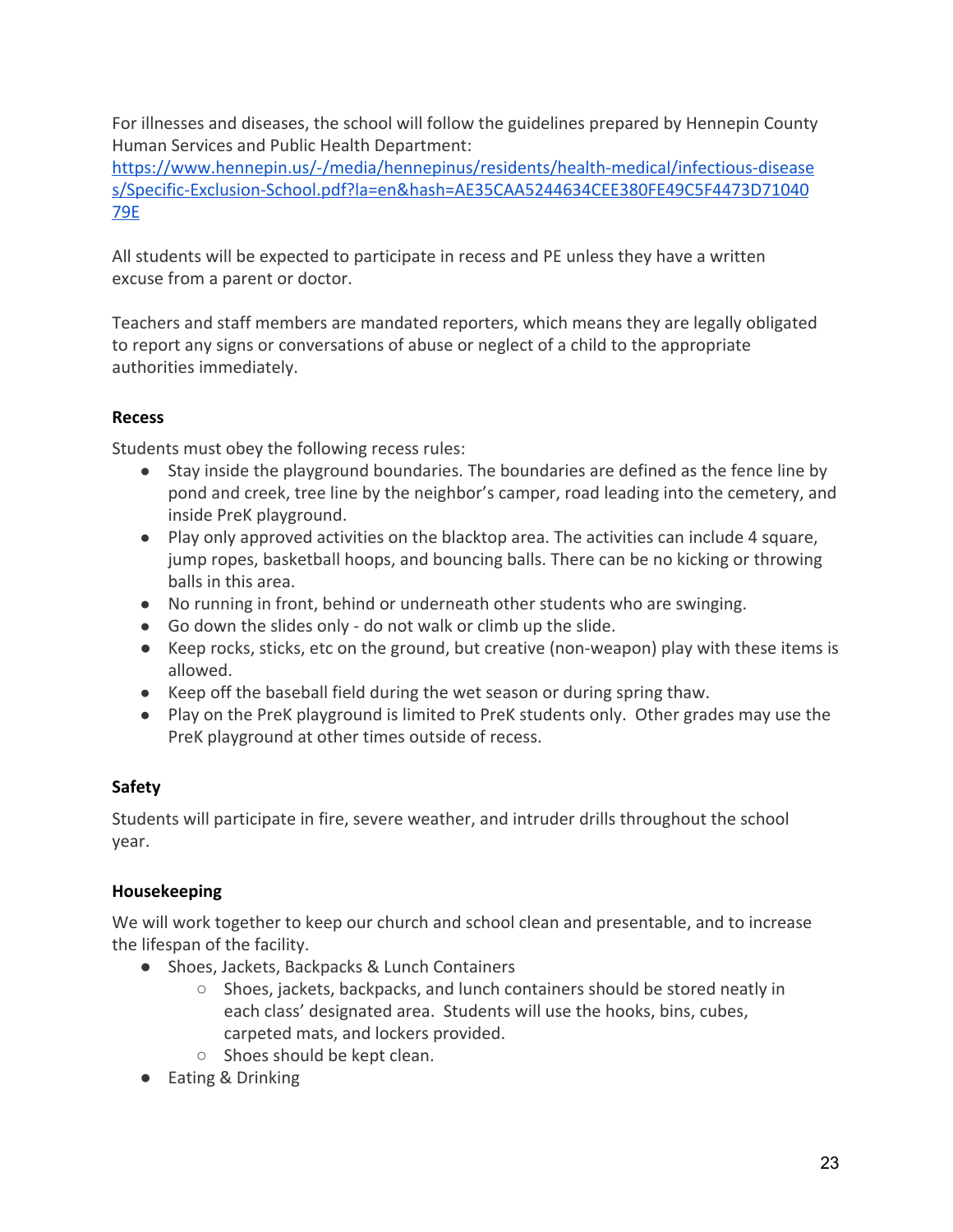- $\circ$  No colored drinks are allowed in the building, except in or near the fellowship hall and gym.
- $\circ$  Eating is not allowed in the classrooms except during designated snack time and special occasions such as birthdays, holidays, and class parties.
- Common Sense
	- $\circ$  If you drop it, pick it up
	- If you see trash on the floor, pick it up and dispose of it appropriately
	- If you spill it, wipe it up or notify someone
	- Keep your classrooms, hallways, walls, ceilings, and bathrooms clean
	- If you see vandalism, report it
- Lost & Found
	- A lost and found box will be available for parents and students to check regularly. Items will periodically be cleared out and given to charity.

#### <span id="page-24-0"></span>**Lockers**

The provision of a hallway locker is a privilege rather than a right. Lockers are the property of St. John's Lutheran School and are provided as a service to 5th-8th grade students. The school accepts no responsibility for the contents of any locker or lost/stolen items. The school reserves the right to search the locker, desk, person, and personal belongings of a student when it is believed to be necessary for the health, safety, and welfare of him/her or another student. A locker is assigned to each student at the beginning of the year or upon enrollment. Lockers are only available for use by enrolled students when school is in session. Each student is expected to abide by the following rules and guidelines:

- Use only the locker assigned to you.
- Do not tamper with lockers or locks.
- Keep your locker locked at all times, Always close the door, turn the combination dial, and test the door to be sure it is locked.
- Memorize your locker combination. Do not share locker combinations with anyone.
- Storage or possession of items prohibited at school such as alcoholic beverages, illegal substances, flammable liquids, weapons, explosives, and any other potentially dangerous substance or item is strictly forbidden in lockers.
- You are responsible for the care and appearance of your locker. Lockers should be kept clean and neat, both inside and outside. You may occasionally be asked to clean out your locker.
- Do not use any adhesives to attach anything to a locker surface.
- Do not keep food in your locker outside of school hours, including weekends and holiday breaks.
- Backpacks and cell phones should remain in your locker during the school day. It is advisable that you keep valuables such as money, electronic devices, etc. in your locker when not in use.
- Report locker issues to your homeroom teacher.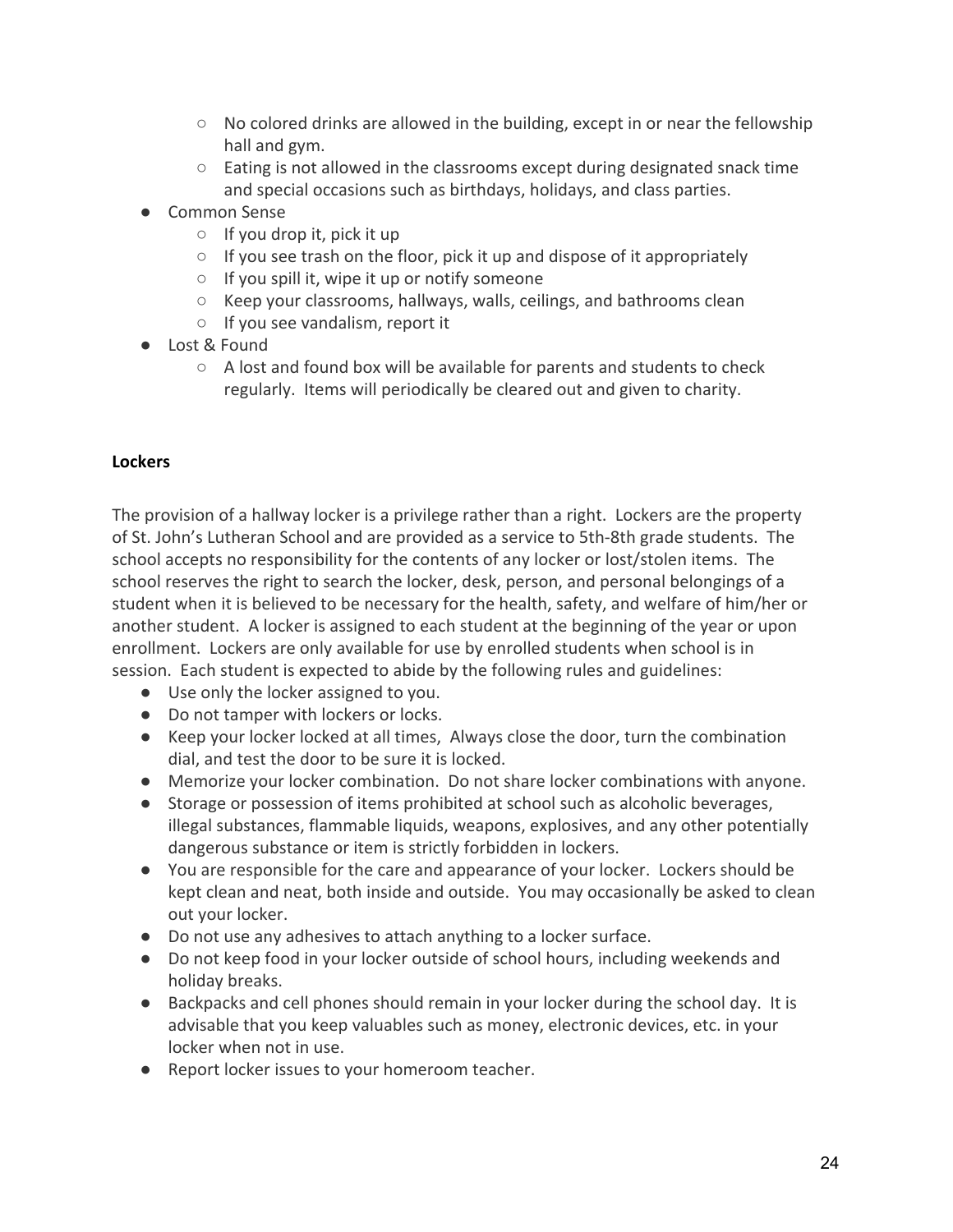● All items must be removed from your locker at the end of each school year. Homeroom teachers will inspect lockers and dispose of anything left inside.

# **VII. PRESENCE**

#### <span id="page-25-0"></span>**School Hours, Arrival & Dismissal**

The Kindergarten-8th grade school day begins at 7:45am and ends at 2:20pm. The PreK school day begins at 8:00am and ends at 2:20pm.

For arrival:

- School doors open at 7:00am. Students arriving between 7:00-7:30am will be supervised and must wait in the entrance area until they are excused by the morning bell to go to their classroom. Classroom doors open at 7:30am.
- All K-8th grade students are encouraged to arrive between 7:20-7:35am to allow time to get settled and prepare for their day.
- Students are to enter the building through the main entrance on the north side of the building (door #1). All other entrances will be locked.
	- Bus drivers dropping off children will do so at the curb in front of the building.
	- $\circ$  Parents dropping off children should drive to the west side of the parking lot (toward the cemetery) and pull their car up to the curb in front of the building. Pull all the way forward to allow more cars to stop along the curb. Students should quickly exit the car and come inside school. Students should not get out of the car until parked at the curb.
	- Parents parking in the lot *must escort their children* into the building using the crosswalk.
	- Parents who wish to have their children walk or bike to school must consult with the administrator first to determine a safe plan. Students must obey all traffic rules. Bikes are not to be ridden until the school day ends unless specific permission has been given by the teacher. If students need to cross County Road 101, they must walk their bikes across the road with supervision of an adult. The use of skateboards, scooters, heelys, or roller blades is prohibited.
	- Students are to report directly to their classroom or as directed by the teacher.
	- All cell phone use during this arrival process is prohibited.
- Once on school premises, students may not leave unless given special permission by a teacher.

For dismissal: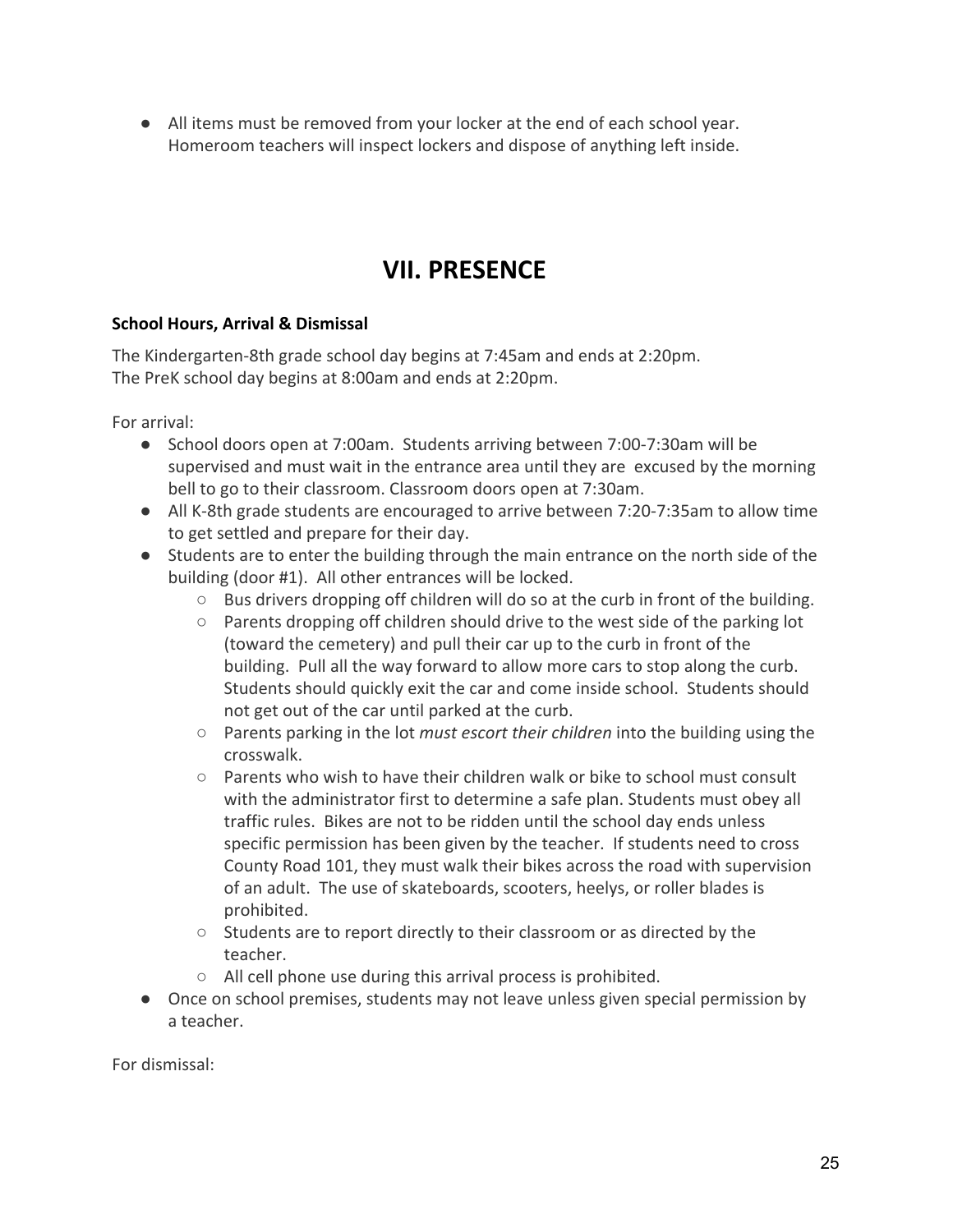- Students must leave school by 2:45pm, unless participating in ESP or an extracurricular activity that starts by 2:45pm. Students not picked up by 2:45pm will be admitted to ESP as previously stated in this handbook.
- Students are to exit the building through the main entrance on the north side of the building (door #1).
	- $\circ$  Bus drivers will pick up children at the curb in front of the building and exit the parking lot before parents.
	- $\circ$  Parents picking up children in carline should line up in the back of the parking lot until a school official waves the first car forward to the curb in front of the building. Pull all the way forward to allow more cars to stop along the curb. Students should quickly enter the car and parents drive away from the curb, then pull out of the way in the parking lot to help with seat belts as needed.
	- Parents parking in the lots *must escort their children* from the building to the car using the crosswalk.
	- $\circ$  Parents who wish to have their children walk or bike home from school must consult with the administrator first to determine a safe plan. The use of skateboards, scooters, heelys, or roller blades is prohibited.
	- All cell phone use during this dismissal process is prohibited.

#### <span id="page-26-0"></span>**Attendance**

Regular attendance is necessary for overall student success and is expected every scheduled school day. Attendance does affect a student's academic achievement. Students who attend school regularly perform better in class.

Absences will be considered *excused* or *unexcused* and will be tracked in Gradelink.

If a student shows signs of illness, he/she should be kept at home per school guidelines. An absence in the case of illness is considered excused as long as the school secretary is contacted no later than 8:00am. Please do not rely on an email to your child's teacher to communicate an absence.

Parents are encouraged to align extended vacations with vacation days already offered during school breaks. If your child must be absent for any reason other than illness or family emergency, please inform the school secretary at least two weeks prior to the absence, and email a written request for excused absences on the date(s) in question to the administrator. Once travel or an extenuating event is *excused* by the administrator, the following protocol must be followed:

- At least two weeks prior to leaving, the parent and student should contact each teacher to determine what work needs to be completed and when.
	- Teachers may require that some work is completed prior to leaving.
	- $\circ$  The work that teachers determine may be finished upon a student's return must be completed according to make-up work guidelines.

Reminder: If extended travel is *not excused* by the administrator, no additional time is given to make up work and late work penalties will apply.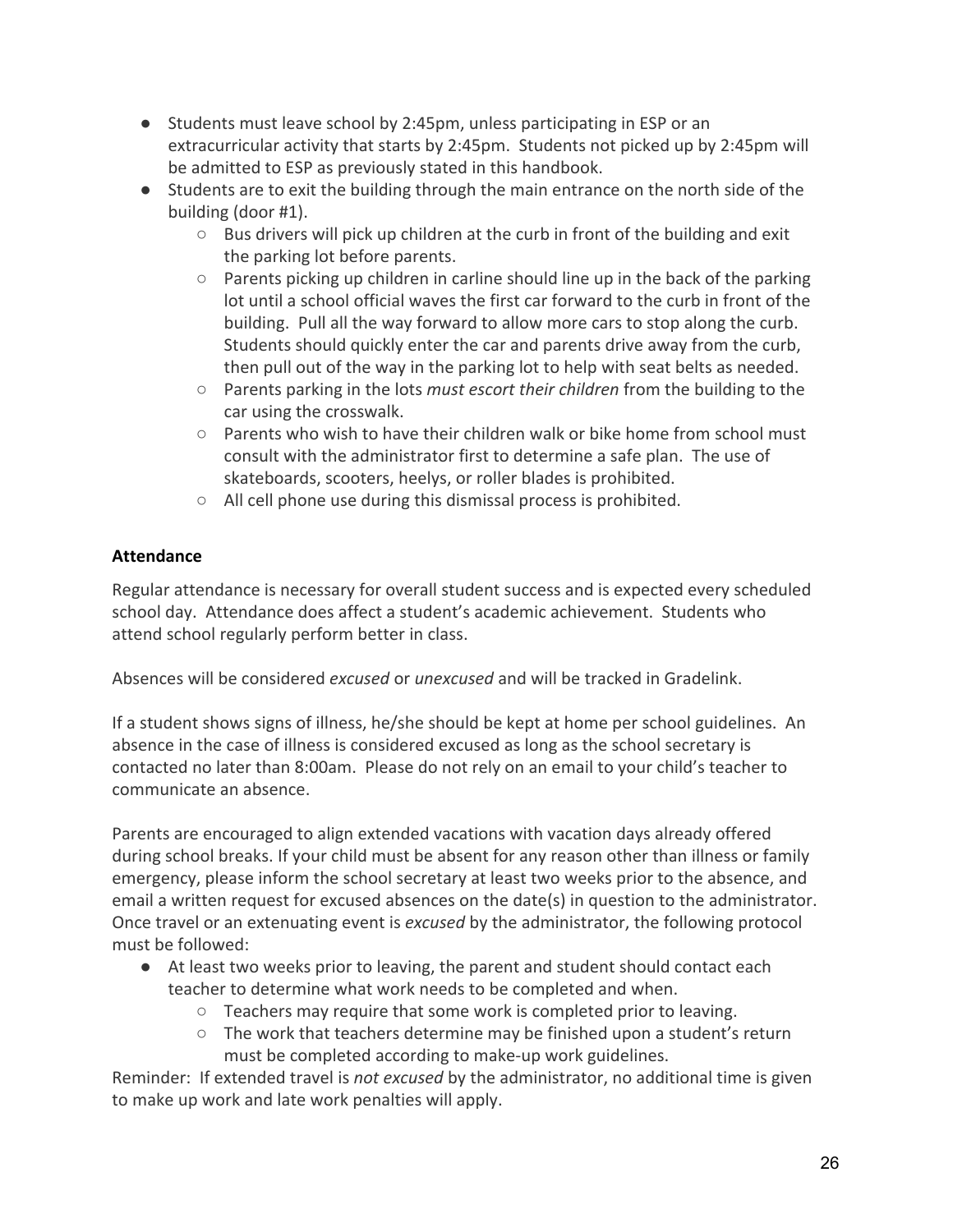Please try to schedule doctor and dentist appointments during days or times when school is not in session. If a student misses 2 hours or more in any given day of school, he/she will be marked absent for half of the day. Advance notice for appointments is required in order for it to be an *excused* absence. The school secretary must be notified at least one day prior to the appointment, or the absence will not be counted as *excused*.

#### <span id="page-27-0"></span>**Tardies & Leaving Early**

To encourage responsibility and to provide a successful start to the day for your child, tardiness should be avoided. K-8th grade students who are not in the classroom by 7:45am will receive a tardy. Tardy students need to check in with the secretary before going to the classroom.

When there is substantial inclement weather that affects the roads for all drivers in the morning, tardies within a reasonable amount of time will be *excused*. All other tardies will be considered *unexcused*, including those caused by traffic, road construction, poor planning, etc. Calling the school ahead of time does not excuse a tardy.

When a student accumulates 5 tardies, the teacher and the administrator will contact the parent(s) with an expected meeting time to discuss a plan of action outlining future consequences. This may be individualized according to the situation.

Leaving early for any reason outside of a previously arranged appointment per school policy is not allowed. Infractions will be handled in the same manner as tardies.

#### <span id="page-27-1"></span>**Truancy**

A child is considered truant when he/she accumulates more than 5 *unexcused* absences. The school has the right to enforce truancy laws and may seek intervention from local authorities. Truant students may be subject to grade level failure.

#### <span id="page-27-2"></span>**Communication**

Open, on-going communication is critical for student success at St. John's Lutheran School. Parent email and phone numbers are collected on or before Back-to-School Night mid-Aug. and must be kept up-to-date at all times.

- Gradelink
	- Gradelink is a fully integrated online system used at St. John's Lutheran School to record student information and documentation, grades, attendance, and report cards. Parents and students will be given a security code to access Gradelink as a means of communication from teachers. Parents are encouraged to set up their account to receive email alerts about current student progress.
- Report Cards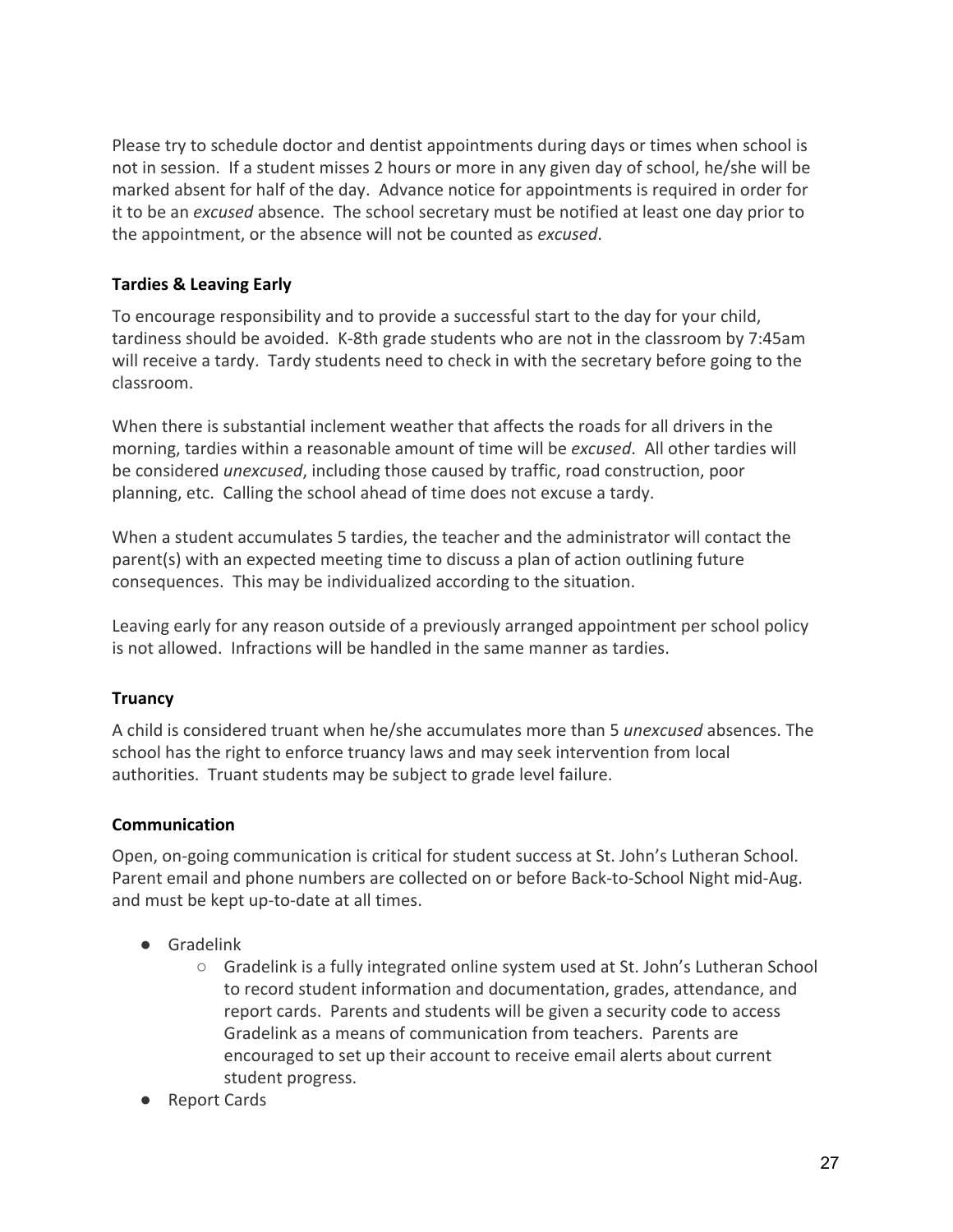- Midterm reports and report cards are each issued 3 times per year for K-8th grade.
- Student Records
	- Your child's records are carefully maintained as your child attends St. John's Lutheran School. Scholastic records are forwarded upon transfer to the new school in compliance with the law. St. John's Lutheran School will retain the originals of the basic information and only copies will be mailed to the transferred school. Parents may not hand deliver their child's records to the next school.
	- Test results are included in the child's record file. These test results are used by the staff for curriculum planning and for pupil guidance. Diagnostic tests are given when necessary and advisable. An accurate record of test results is kept to show the progress of the child.
	- No individual or agency outside our school will be permitted to inspect your child's school records without your written permission. Should you wish to examine your child's record file, you may arrange to do so by making an appointment with the administrator. Any challenge of the accuracy, relevance, or propriety of an entry in the school pupil records, exclusive of academic grades (unless the grade is not accurately recorded), can be made through the administrator. Parents also have the right to insert a reasonable statement setting forth their position on any disputed information contained in the record.
- Parent/Teacher Conferences
	- These mandatory meetings are a great opportunity to talk about each student's achievements and opportunities for improvement.
		- K-8th grade will have a conference in Oct. and again in Mar.
		- PreK will have a conference in Jan.
- In-Person Meetings
	- "Tell the Teacher More Days" are scheduled in Aug. to initiate positive parent/teacher communication about each student.
	- Occasionally during the school year, in-person meetings will need to be scheduled to address concerns or bring new ideas. Parents, teachers, or staff members may schedule these meetings at agreed-upon times.
- **Email & Phone** 
	- Most communication will take place via email, and occasionally via phone.
		- Teachers and staff commit to responding to parent emails and phone calls within 48 hours, and request that same courtesy from parents.
		- When teachers email parents, they may include the administrator in the "cc" line of the email message.
		- All-school emails will be sent sparingly to help filter key communication.
		- Text messaging between parents and teachers/staff for school purposes is discouraged to help maintain professionalism. We encourage email as the primary form of written communication.
		- Students must ask teacher permission to use phones (cell phones or school phones) during school hours, this includes field trips, concerts, and other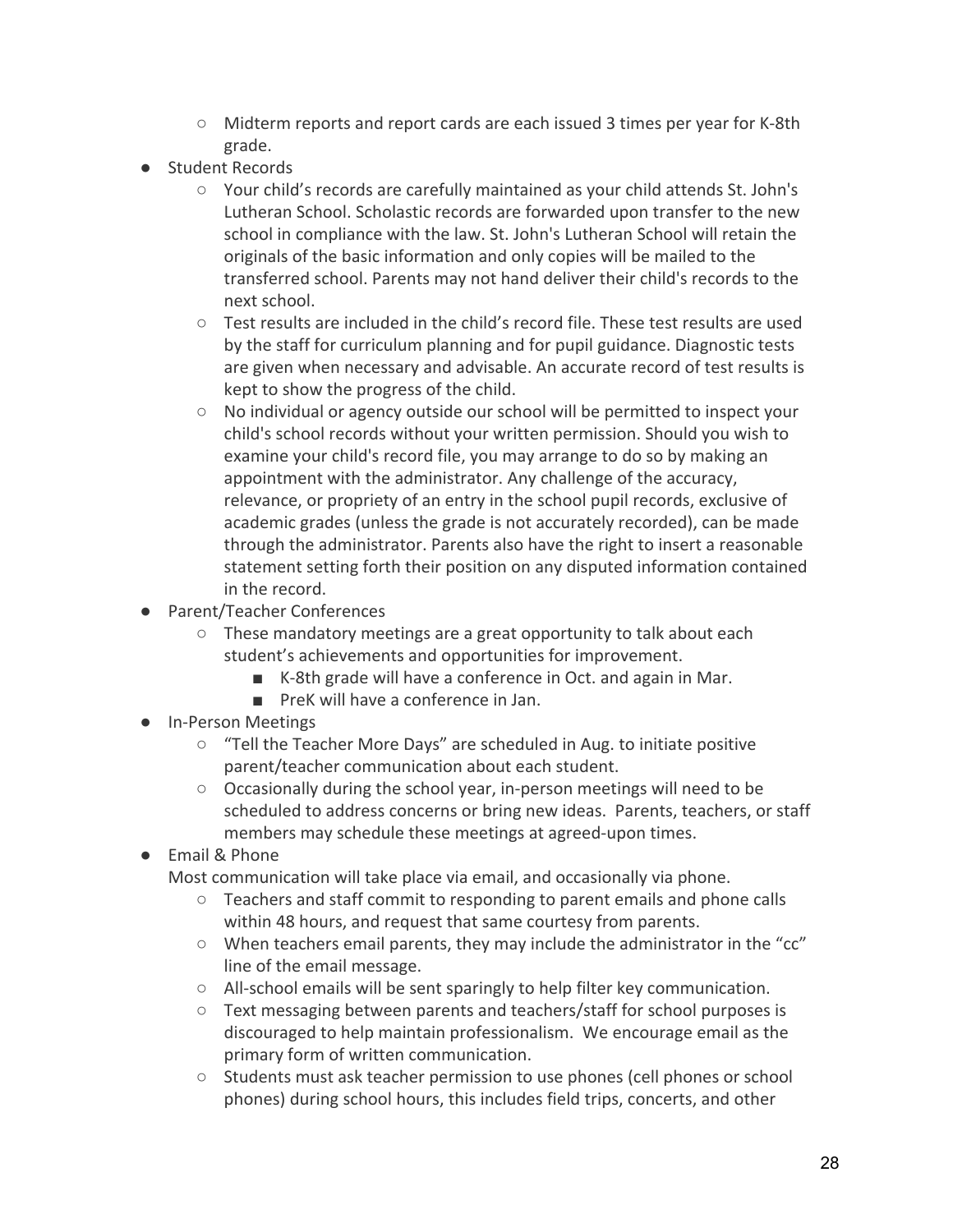events. Improper use of cell phones and other electronic devices will be confiscated and returned to parents only. The secretaries are available to forward messages to students from 7:30am-3:00pm.

- Classroom Blogs & Newsletters
	- $\circ$  Each teacher maintains a classroom blog which may be found under Classes on the school website.
	- PreK-4th grade teachers also send home a printed daily or weekly classroom newsletter.
- All-School Newsletter
	- Every Thursday, the school publishes "The Eagle Connection" all-school newsletter. The newsletter will be sent to parents via email, posted on Facebook, and the school website.
- Social Media
	- Follow our Facebook accounts [www.facebook.com/STJLeagles](http://www.facebook.com/STJLeagles) (public page) and [www.facebook.com/groups/STJLpeople](http://www.facebook.com/groups/STJLpeople) (closed group for church members and school families)
	- Follow our Instagram account [www.instagram.com/STJLeagles](http://www.instagram.com/STJLeagles).
- Website
	- The school website is maintained at [www.stjlutheranschool.org.](http://www.stjlutheranschool.org/)
- Weather & Other Emergencies
	- In case of bad weather, refer to local TV stations, email, school website, and school social media. When District #279 schools close, St. John's Lutheran School will also close.
	- In case of an all-school emergency, refer to your email as that is the fastest way for the school to communicate to all parents. Parents may also contact Corcoran Police as they will be the school's first contact in the event of an all-school emergency.
	- Individual health or other individual emergencies will be communicated via phone.
- Yearbook
	- A yearbook is created and distributed each year and includes individual and group pictures of each student from PreK-8th grade.

#### <span id="page-29-0"></span>**Student Images & Names**

A permission form must be completed by families each year on or before Back-to-School Night mid-Aug. granting permission or denial to use student images and names for marketing purposes.

#### <span id="page-29-1"></span>**Visitors**

Visitors are required to sign in at the school office when first entering the building, wear a name badge while on school property, and check out upon leaving.